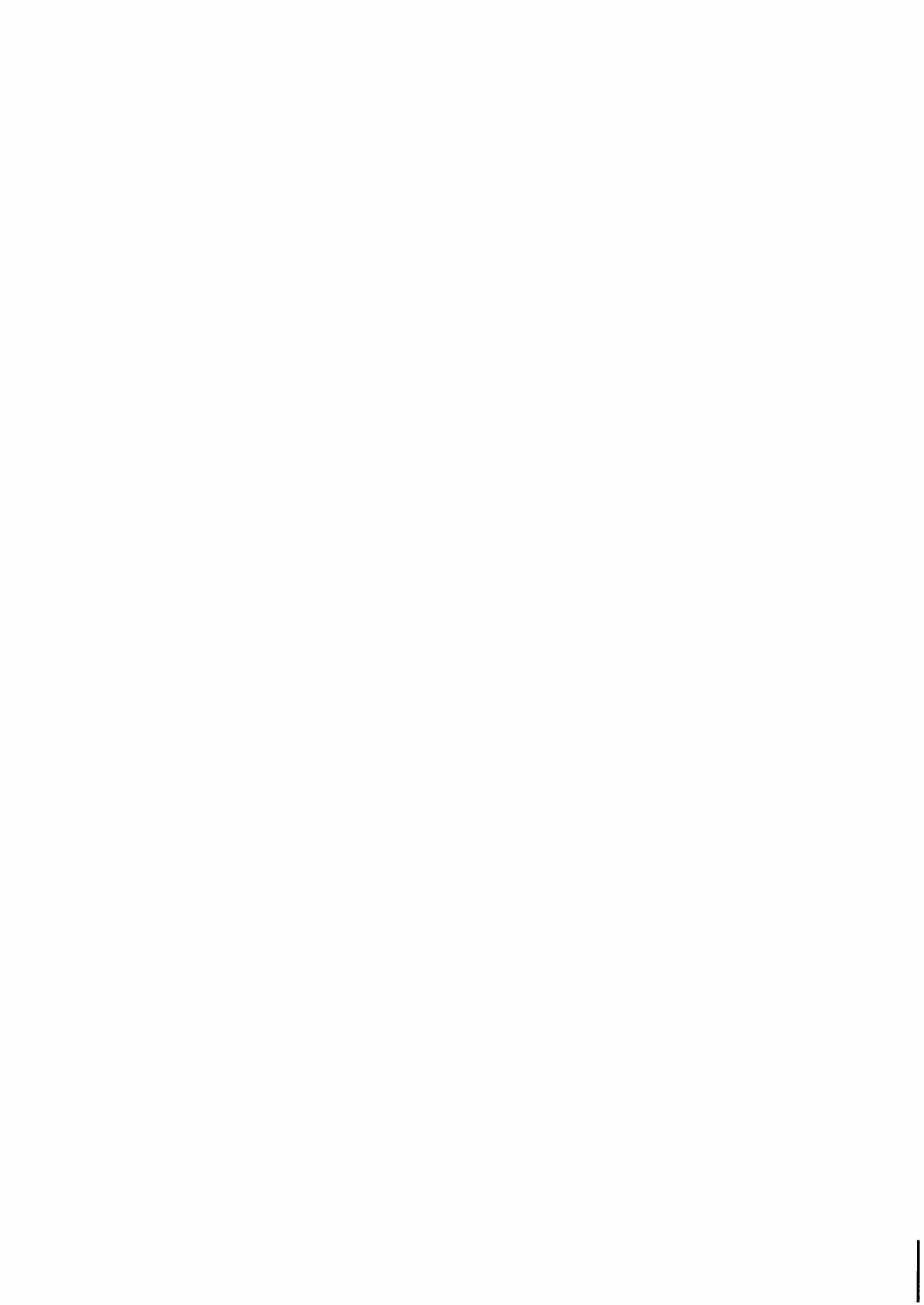**PREFACE** 

This is the second of two papers dealing with mathematical methods that can be used to analyze hierarchical systems.

In this paper, the authors consider the case in which the lower level of a hierarchical system of decision makers is composed of a number of controllable subsystems. If these subsystems are not bounded by common constraints then the analysis is reduced to that of a two-level system consisting of a regulatory center and one lower subsystem. Two types of control are discussed in this case: control of resource use and control through price setting. If, however, there are shared resourcetype constraints then it is assumed that the subsystems choose cooperatively from the set of Pareto-optimal alternatives. The problem for the regulatory center is then to maximize its goal function over this set. **A**  number of ways of solving this problem are proposed, and a computational algorithm is given.

> ANDRZEJ WIERZBICKl *Chairman*  System and Decision Sciences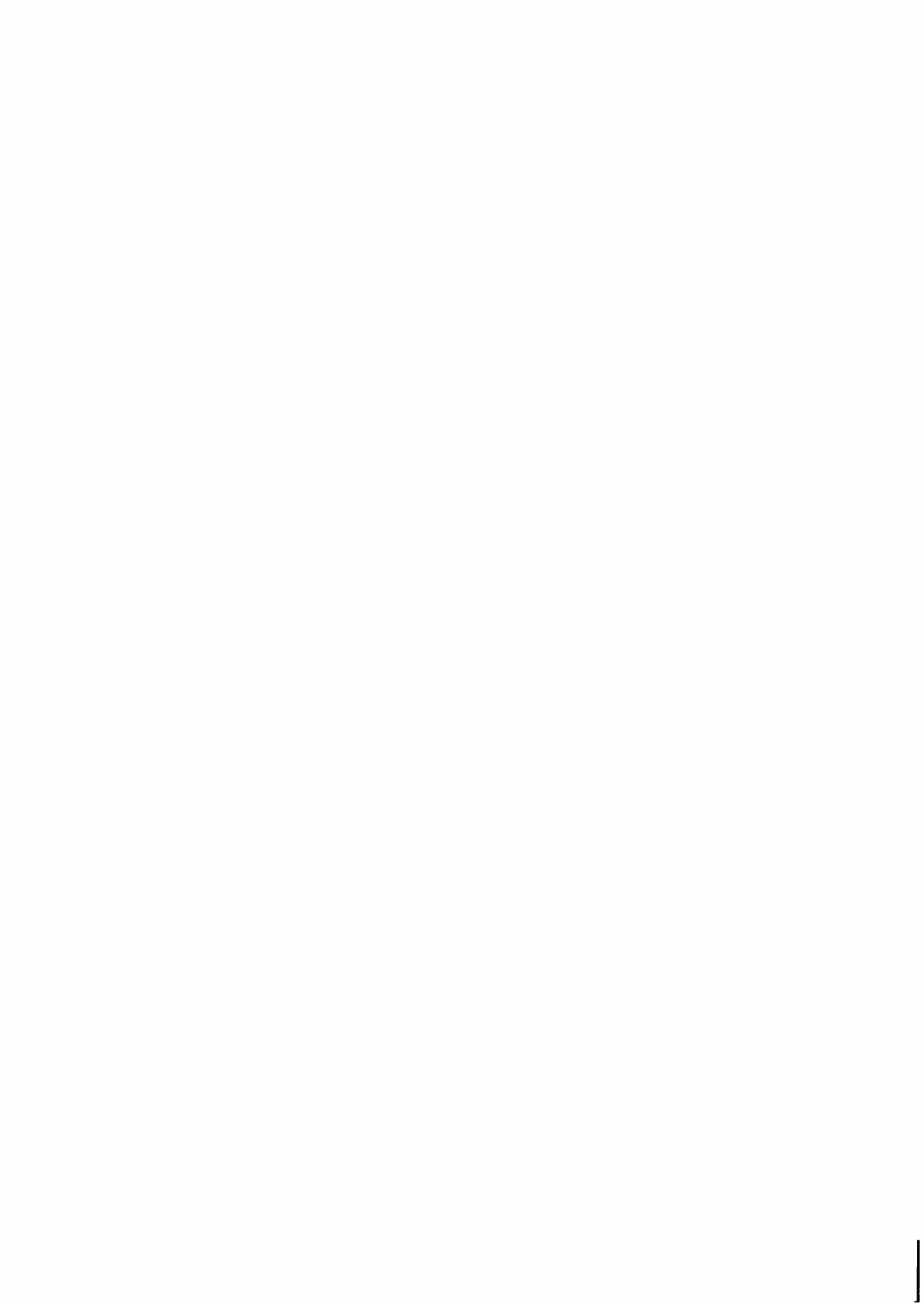# **MATHEMATICAL METHODS FOR THE ANALYSIS OF HZERARCHtCAL SYSTEMS II. Numerical Methods for**  Solving Game-Theoretic, Equilibrium, and Pareto **Optimization Problems**

*F.I.* **Ereshko and** *A.S.* **Zlobin** 

Computing Center of the USSR Academy of Sciences, Moscow, USSR

## **1. INTRODUCTION**

In this paper (a continuation of  $[1]$ ), we consider the case in which the lower level of a hierarchical system involves a number of controllable subsystems.

If the lower subsystems are not bounded by common constraints then the analysis reduces to that of a two-level system consisting of a regulatory center **and** one lower subsystem. This case is discussed in Sections 2 (control of resource use) and 3 (control through prices). In cases where there are shared resource-type constraints we assume that the subsystems make their choices cooperatively from the set of Pareto-optimal alternatives. The problem for the regulatory center then lies in maximizing its goal function over that set. For a linear goal function it is sufficient to consider only extremal points of the Pareto set: an algorithm for doing this is outlined in Section 4.

Another technique is based on the decomposition of the problem by introducing pricing policies for the use of resources. The prices leading to optimal subsystem demands for resources without exceeding total resource availability can be determined by solving a classical competitive equilibrium problem. **A**  computational algorithm for solving this problem is presented in Section **5.** All sections have the same structure: they begin with a model which introduces the formal problem under consideration, the computational diffculties are then illustrated by means of an example. and finally a solution algorithm is outlined.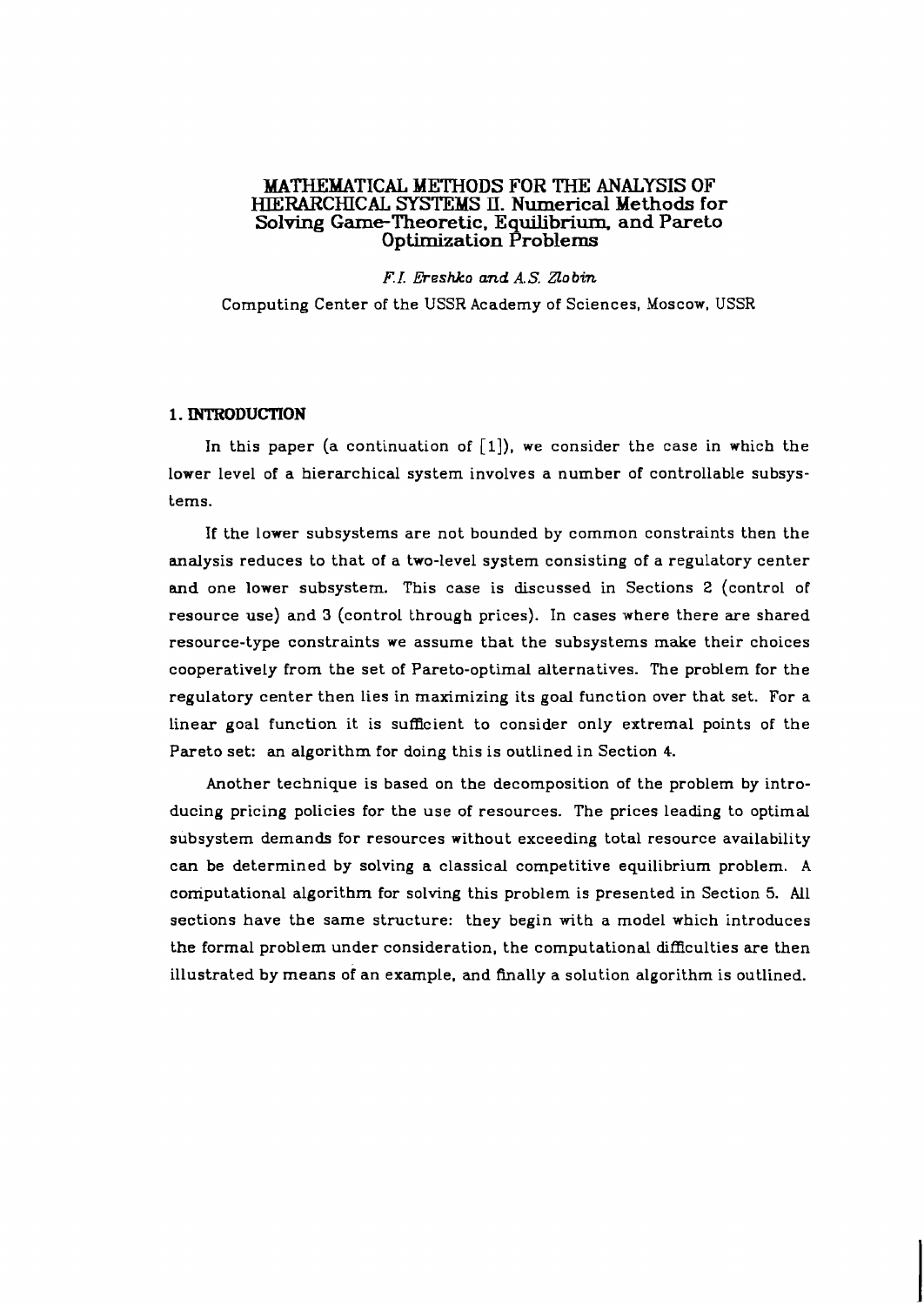### **2. AN ALGORITHM FOR ALLOCATION OF SCARCE RESOURCES**

# **2.1. The model**

We shall consider a hierarchical model of a production planning problem. which assumes a hierarchical control structure. Let the central control body  $\Pi_0$  influence the production of branches  $\Pi_j$  ,  $j = 1,...,n$  through the allocation of primary resources and by setting acceptable levels for environmental pollution, while requiring that a given level of supply is achieved.

We shall also assume that the prices of products in the national economy are based on the consumption of both final products and intermediate products. We shall characterize the activity of every branch by a vector of intensity  $x^i$ . Then we have

$$
u^{i} = A_{1}^{i} x^{i} - \sum_{j=1}^{n} y_{ji}
$$
  

$$
z^{i} = A_{2}^{i} x^{i}
$$
  

$$
r^{i} = A_{3}^{i} x^{i}
$$

where  $u^i$  is the final consumption vector,  $z^i$  is the level of pollution, and  $r^i$  is the consumption of natural resources.

The  $y_{ji}$  represent the amounts of intermediate products transferred between branches, where

$$
A_4^i x^i \leq \sum_{j=1}^n y_{ij}
$$

Let us assume that the center regulates both the level of pollution produced by individual components

$$
\sum_{i=1}^{n} z_k^i \leq \alpha_k, \quad k = 1,...,K
$$

and their consumption of natural resources

$$
\sum_{i=1}^n r_l^i \le R_l \quad l = 1,...,L
$$

The goal of the center is to meet the consumption requirements of society  $u_m^0$ , i.e.,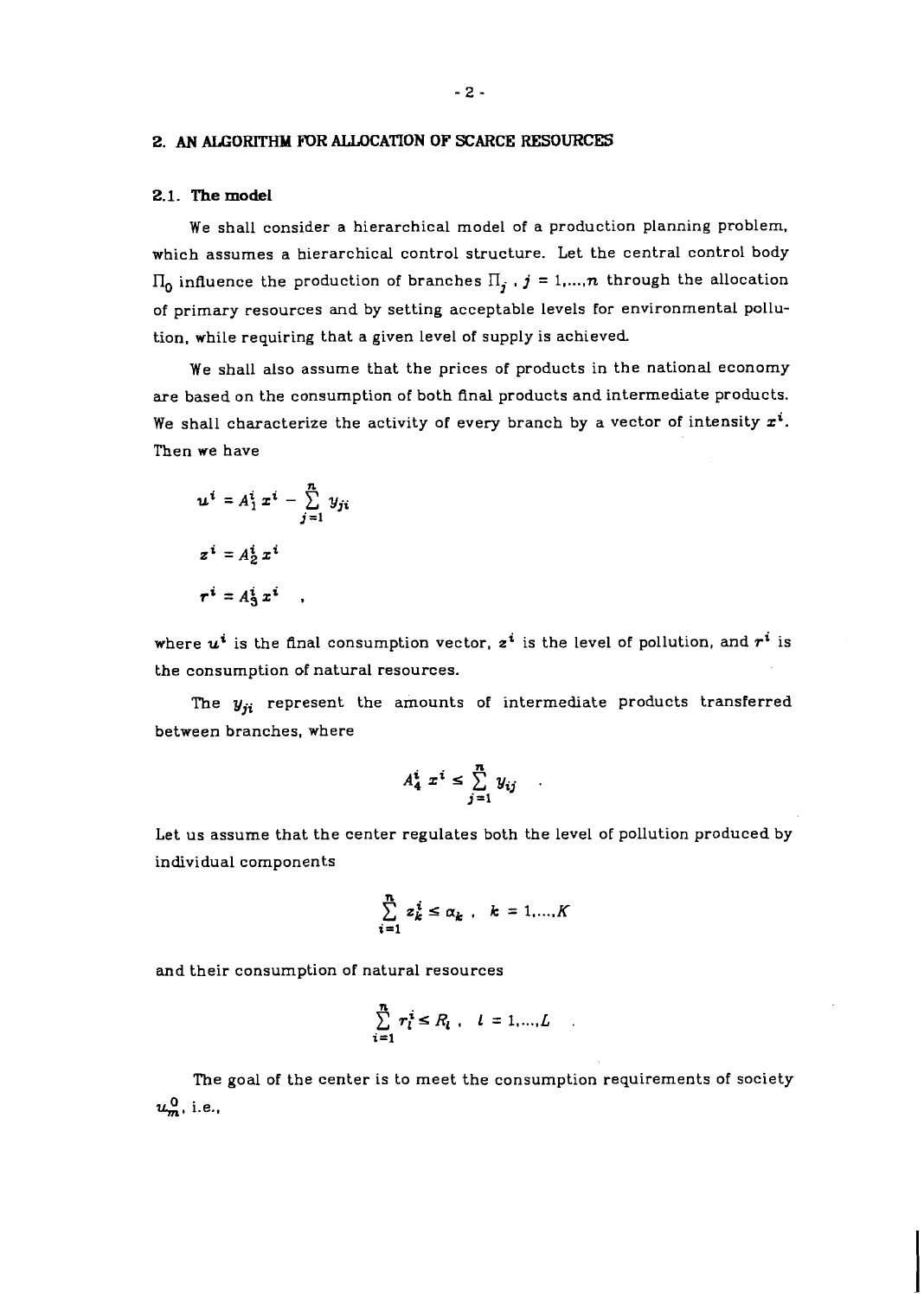$$
\min_{m} \frac{\sum_{i=1}^{n} u_m^i}{u_m^{0}} \to \max_{z,r} ,
$$

while the branches attempt to maximize their overall benefit:

$$
\sum_{i=1}^n \lambda_i \big[ (p A^i x^i - \sum_{j=1}^n y_{ji}) + (q \cdot \sum_{j=1}^n y_{ji}) \big] \rightarrow \max \quad ,
$$

where price levels  $(p,q)$  are coefficients of commensurability of the benefits of separate branches and are determined by another economic mechanism.

This problem may be viewed as a game  $G_1$ . An algorithm for solving this game is given below.

## **2.2. An algorithm for solving the resource allocation problem**

The problem formulated above may be written in the following general form: To determine

$$
\max_{\mathbf{u}\in D} \left[ \min_{\mathbf{z}\in T(\mathbf{u})} \sum_{j=1}^{n} k_j x_j \right] = \max_{\mathbf{u}\in D} F(\mathbf{u}) \quad . \tag{2.1}
$$

where

$$
T(u) = \{x \in T_0(u) | \sum_{j=1}^n c_j x_j = \max_{y \in T_0(u)} \sum_{j=1}^n c_j y_j \}
$$
 (2.2)

$$
T_0(u) = \{x \in E^n \mid x \ge 0 \mid \sum_{j=1}^n a_{ij} x_j = b_i + \sum_{l=1}^k b_{il} u_l \mid i = 1,...,m\}
$$
 (2.3)

$$
D = \{ u \in E^k \mid u \ge 0, \sum_{l=1}^k d_{rl} u_l \le d_r, r = 1,...,p \} \tag{2.4}
$$

Consider the function  $F_0(u) = \sum_{j=1}^n k_j x_j$ ,  $x \in T(u)$ . This function may not be defined for all values of  $u \in E^k$ , as the set  $T_0(u)$  may be empty. In particular, if the problem  $(2.1)$ - $(2.4)$  does not have a solution for any value of  $u$ , then  $F_0(u)$  is not defined at all. We shall assume further that  $u^0 \in D$  exists such that  $T_0(u^0) \neq \phi$ , where  $T(u^0)$  is a bounded set. If  $T(u)$  contains more than one element then the function  $F_0(u)$  may take several values. We shall use the following notation:

$$
F(u) = \min_{\pmb{x} \in T(u)} F_0(u) \quad .
$$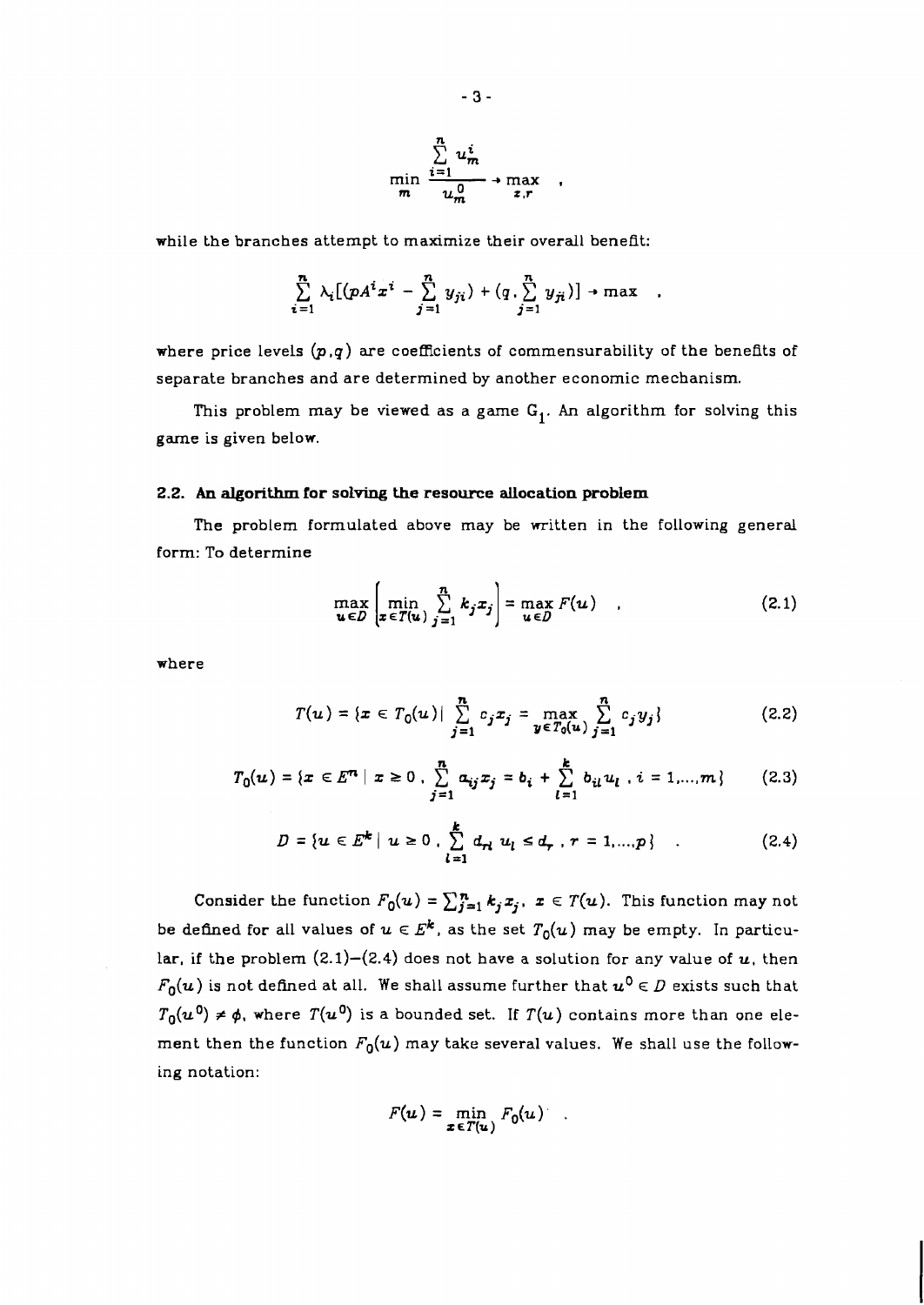Let us now illustrate the problem by means of an example.

# **Example 1**

$$
\sum_{j=1}^{6} k_j x_j = x_1 + 5x_2 + 6x_4 + 8x_5 + x_6
$$
  

$$
\sum_{j=1}^{6} c_j x_j = x_1 + 5x_2 + 5x_3 + 3x_4 + 2x_5 + x_6
$$
  

$$
T_c(u) = \begin{cases} x_1 + x_2 + x_3 + x_4 + x_5 + x_6 = 1 \\ 3x_2 + 4x_3 + 7x_4 + 8x_5 + 10x_6 = u \\ x \in E^6, x \ge 0 \end{cases}
$$
  

$$
D = \{u \in E^1 | 0 \le u \le 10\}
$$

It is clear from Fig. 1 that function  $F_0(u)$  may be multivalued; the intermediate function  $F(u)$  which should be maximized (the bold line in the figure) appears to be piecewise linear and multiextremal.



Figure 1. The functions  $F_0(u)$ ,  $F(u)$  (bold line) and  $F'(u)$  (dashed line) for Example 1.

It is now easy to see that  $F'(u)$ , defined as  $\max_{\bm{z} \in T(\bm{u})} \sum_{j=1}^n k_j x_j$  (the dashed line in Fig. I), is also a piecewise linear function.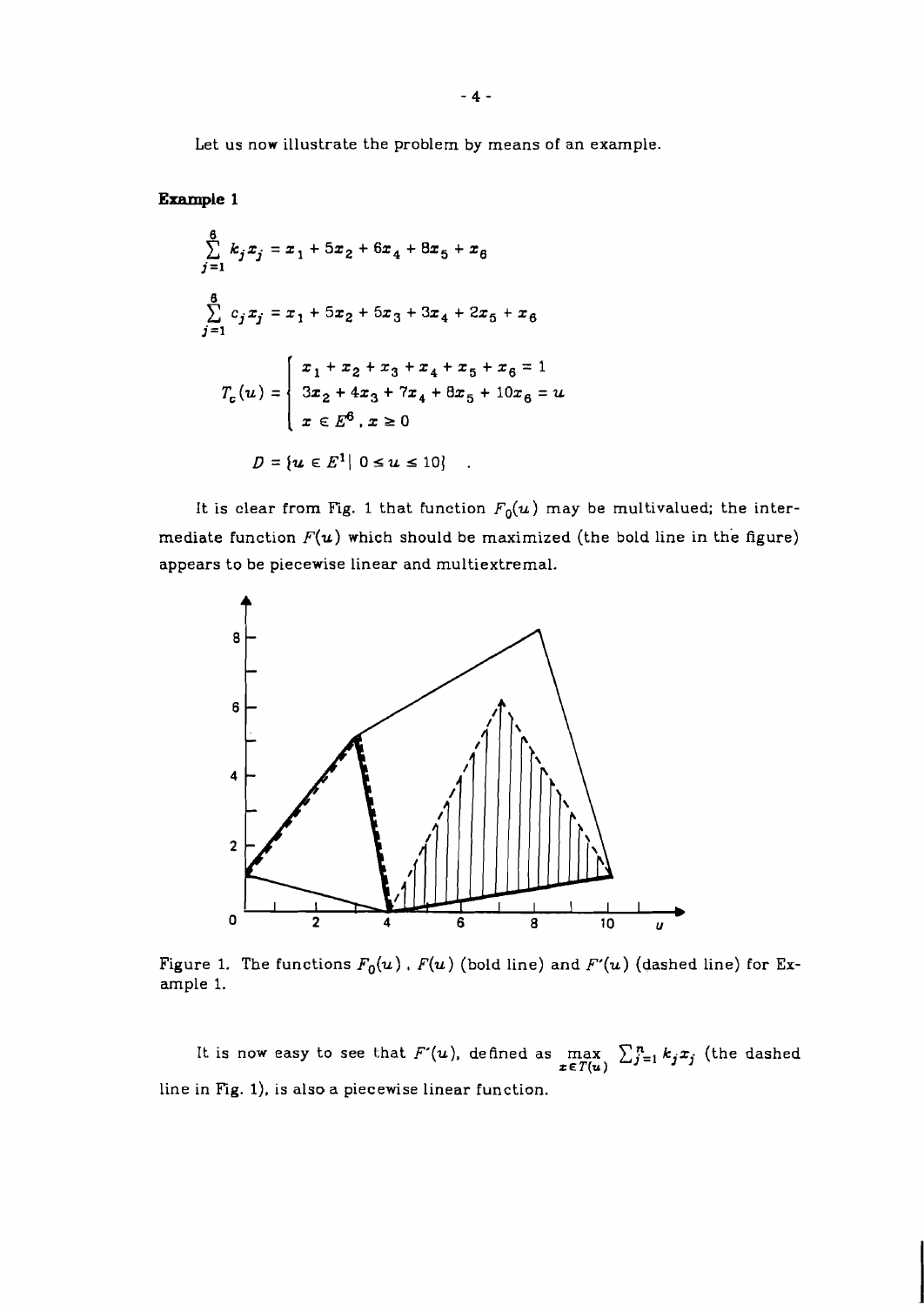We shall use the following notation and definitions in the remainder of this section.

If we take basis  $J = \{J,...,J_m\}$  for the problem

$$
\max_{x \in T_0} \sum_{j=1}^n c_j x_j
$$
\n(2.5)\n
$$
T_0 = \{x \in E^n \mid x \ge 0, \sum_{j=1}^n a_{ij} x_j = b_i, i = 1,...,m\}
$$

with a matrix  $\|\boldsymbol{a}_{ij}\|$  of range m, then the standard form of problem (2.5) is assumed to be

$$
\max_{x \in T_0} \left[ -\sum_{j=1}^n \Delta_j x_j + \Delta_{n+1} \right]
$$

where

$$
\Delta_j = \sum_{i=1}^m c_{j_i} \tau_{ij} - c_j, \quad j \notin J
$$

$$
\Delta_{s_i} = 0, \quad i = 1, ..., m
$$

$$
\Delta_{n+1} = \sum_{i=1}^m c_{j_i} \eta_i
$$

i.e., the matrix  $\|\dot{\mathbf{u}}_{ij}\|$  (where  $\mathbf{x}_{\mathbf{s_i}} = -\sum_{j \in J} \tau_{ij} x_j + \eta_i$ ), the vector  $s_j$ ,  $j = 1,...,n$ , and the vector of right-hand sides  $\eta_i$ ,  $i = 1,...,m$ , are known. A basis is said to be *permissible* if  $\Delta_j \geq 0$ ,  $i = 1,...,m$ , and is called a *pseudobasis* if  $\Delta_j \geq 0$ ,  $j = 1,...,n$ . We shall say that the basis *J* is *optimal* if it is a permissible pseudobasis. There is a solution **z** of problem (2.5) corresponding to each optimal basis.

**The** following theorem enables us to deal with an optimization problem rather than a maximin problem.

First define the problems

$$
\max_{\boldsymbol{x} \in T_0(\boldsymbol{u})} \sum_{j=1}^n (c_j - \delta k_j) x_j \tag{2.6}
$$

$$
\max_{\boldsymbol{z}\in T_0(u)}\sum_{j=1}^n c_j x_j \tag{2.7}
$$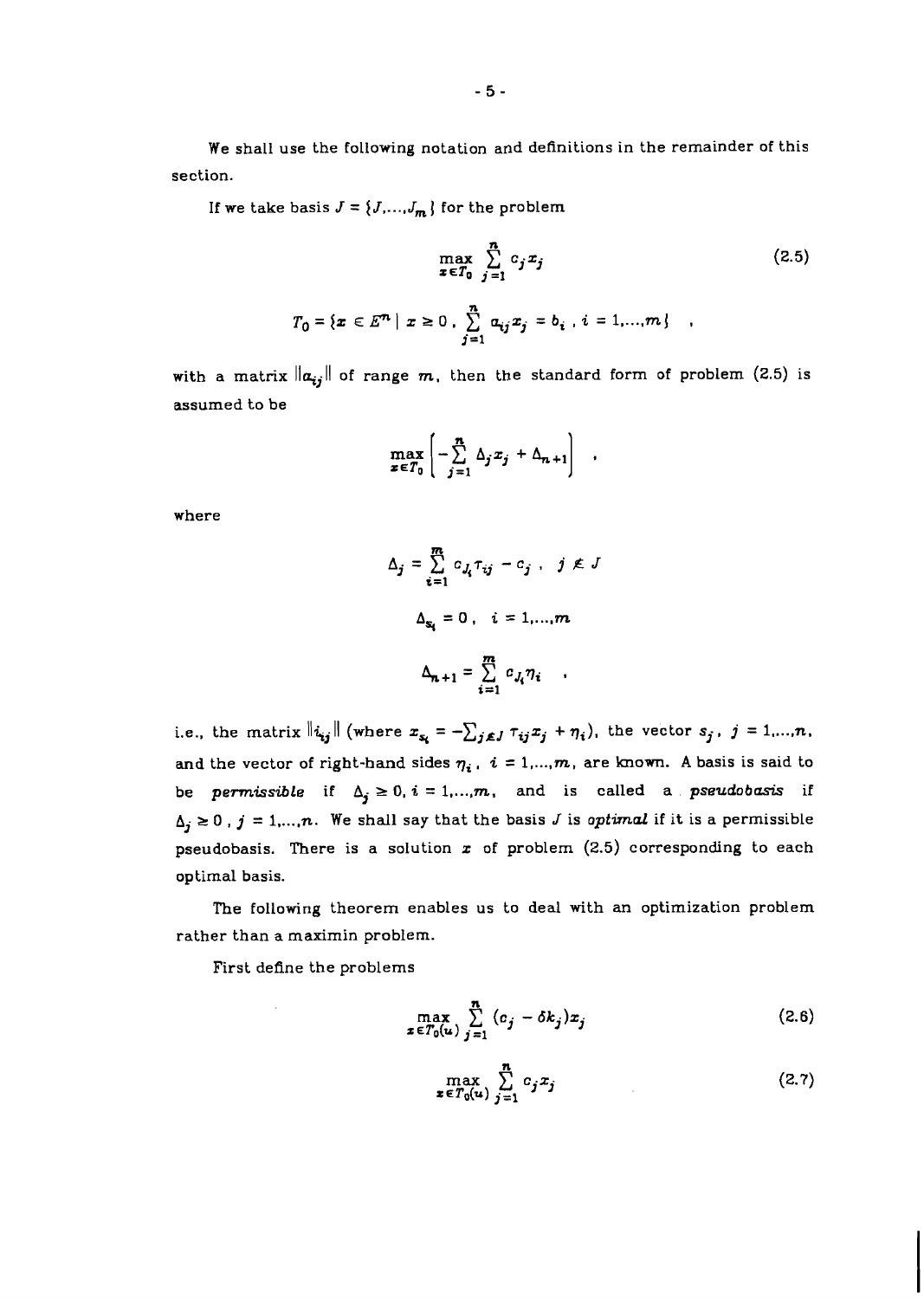and the set

$$
T^{\delta}(u) = \{x \in T_0(u) | \sum_{j=1}^n (c_j - \delta k_j) x_j = \max_{y \in T_0(u)} \sum_{j=1}^n (c_j - \delta k_j) y_j \} \qquad (2.8)
$$

We can then state the following theorem:

**Theorem 1.** *There exists a*  $\delta_0 > 0$  *such that for all*  $0 < \delta < \delta_0$  we have  $F_0^{\delta} = \sum_{j=1} k_j x_j$ , where  $x \in T^{\delta}(u)$  is single-valued and  $F(u) = F_0^{\delta}(u)$ .

The proof of this theorem is given in **[2].** 

Theorem 1 provides a basis for a solution algorithm for the problem outlined above. The main idea of the algorithm is to construct the set of all pseudobases of problem *(2.6)* whose admissible sets include the initial set. The restrictions which define the admissible region are linear and so the optimization problem of the center remains a linear programming problem.

The skeleton of the algorithm is outlined below.

*Step 1.* Find a pseudobasis  $J = \{s_1, ..., s_m\}$  of problem (2.7) at  $u = u^0$ , where  $T_0(u^0) \neq \phi$ .

*Step 2.* Extend the set *J* of indices to  $S = \{j | \Delta_j(c) = 0\}$ *.* 

Solve the problem

$$
\sum_{s \in S} k_s x_s \rightarrow \min
$$
  

$$
\sum_{s \in S} a_{is} x_s = b_i + \sum_{l=1}^k b_{il} u_l^0, \quad i = 1,...,m
$$

(The pseudobasis J of problem *(2.6)* will be constructed by this method) This basis will be optimal at all  $u \in D$  for which  $x_{s_i}(u) \ge 0$ . Both these functions and functions  $f(u) = \sum_{s_i \in J} k_{s_i} x_{s_i}(u)$  are linear with respect to  $u$ .

*Step* **3.** Solve the Linear programming problem

$$
F_{0J} = \max_{u \in T_y} \sum_{s_i \in J} k_{s_i} x_{s_i}(u)
$$

$$
T_y = \{u \in D \mid x_{s_i}(u) \ge 0, i = 1,...,m\}
$$

*Step 4.* Construct a sequence of pseudobases *P* of problem *(2.6)* by tinding all the neighboring pseudobases to every current pseudobasis. This may be done by successive exclusion of the *s,* and inclusion of the numbers *r* generated by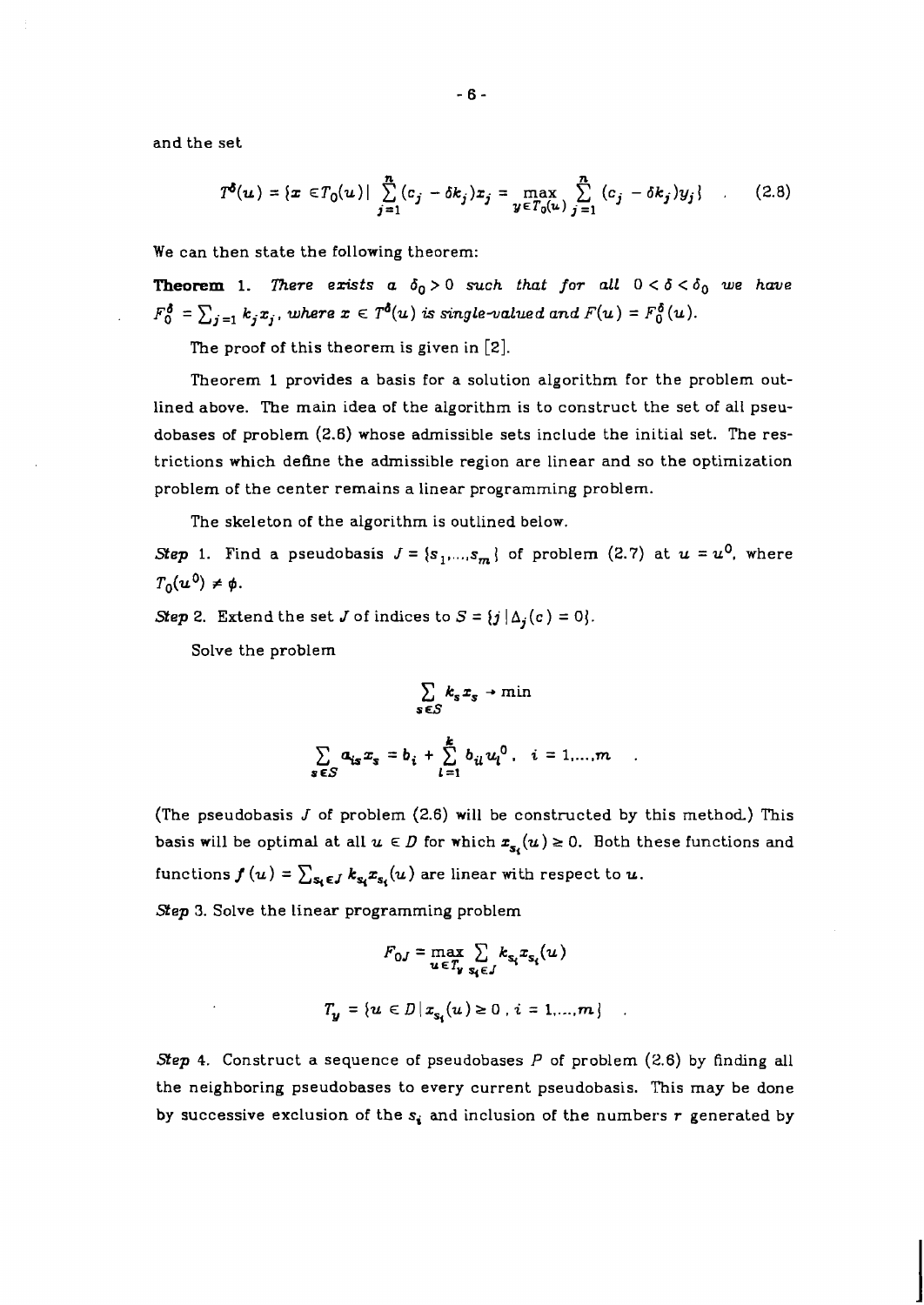the double-simplex method:

$$
z = \min_{\tau_{ij} < 0} \left( -\frac{\Delta_j(c)}{\tau_{ij}} \right)
$$
\n
$$
\frac{\Delta_r(k)}{\tau_{ir}} = \min_{-\Delta_j(c) < \tau_{ij}} z \left( \frac{\Delta_j(k)}{\tau_{ij}} \right)
$$

*Step 5.* Solve the problem given in Step 2 for every pseudobasis P in this sequence.

*Step 6.* Find max  $F_{0}$ *J*.

It is shown in **[2]** that an algorithm constructed on the above lines will find  $max F(u)$ . Note that although neither  $\delta$  nor  $\delta_0$  is present in the algorithm, only the pseudobases of problems  $(2.6)$  are considered, because if pseudobasis J of problem (2.6) is found then the algorithm uses this basis at Step 4 to obtain neighboring bases of problem  $(2.6)$ . In actual fact, for every  $s_i$  it is necessary to find a number *r* (by the double-simplex method) which is included in the basis set according to the formula:

$$
-\frac{\Delta_r(c-\delta k)}{\tau_{ir}} = \min_{\tau_{ij}<0}\left(-\frac{\Delta_j(c-\delta k)}{\tau_{ij}}\right)
$$

It is easy to see that since  $\Delta_j(c - \delta k) = \Delta_j(c) - \delta \Delta_j(k)$  is linear and if  $\delta$  is sufficiently small, the above procedure is equivalent to the lexicographical procedure carried out in Step **3.** 

Note that another algorithm for solving this problem, based on a different way of finding the maximin of  $F(u)$ , is given in [4].

## **3. A PRICING** ALGORITHM

#### **3.1. The model**

We shall consider a hierarchical model of price formation in the agricultural sector.

Assume that each agricultural enterprise **i** functions with an intensity  $x^{i}$ ,  $i = 1,...,n$ . Let  $u^{i} = A^{i}x^{i}$  represent the production volume of enterprise i and  $r^i = B^i x^i$  represent the amount of resources consumed in the production process by the *i*-th enterprise. Assume that the wholesale prices of the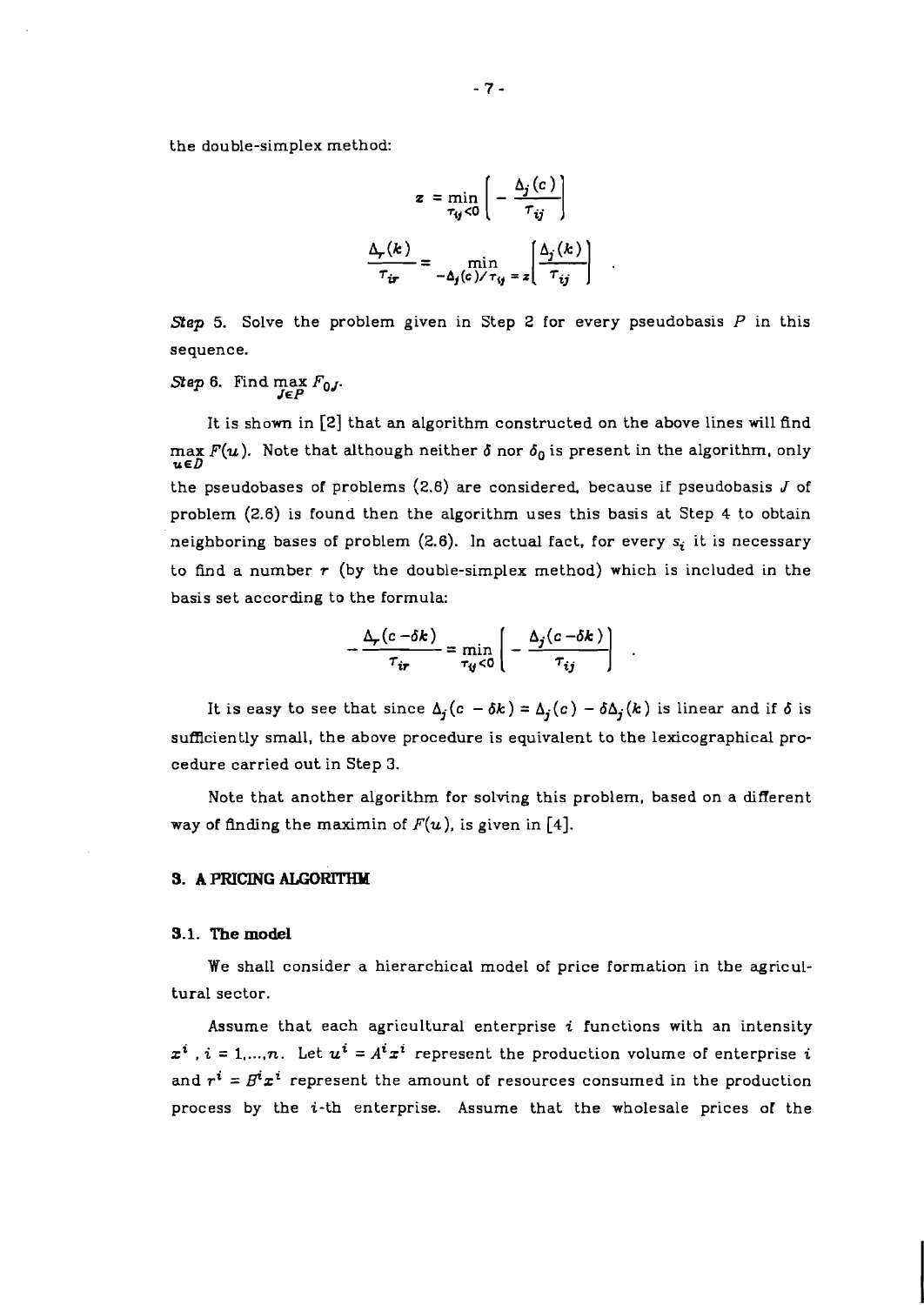products  $p$  and the prices of resources (water, fertilizer, etc.)  $q$  are determined by the center in such a way as to get maximum profit From the sale of agricultural products to the consumer at a fixed vector of retail prices **v:** 

$$
\sum_{i=1}^n (v, u^i) \rightarrow \max_{p,q}
$$

 $\ddot{\phantom{0}}$ 

The agricultural branch wishes to maximize its benefits

$$
\sum_{i=1}^n \left[ (p \cdot A^i x^i) - (q \cdot r^i) \right] \rightarrow \max_x
$$

under the condition imposed by the center:

$$
\sum_{i=1}^n u_j^i \geq \lambda u_j^0 \quad ,
$$

where  $\lambda$  is a given level of fulfillment of the state production program  $u_j$ ,  $J = 1,...,m$ . When solving this problem we shall assume that the restrictions on resources are not limiting.

# **3.2.** An **algorithm for solving the pricing problem**

**The** problem of centralized control of production through price setting may be written in the following general form: To determine

$$
\sup_{u \in D} \min_{x \in T(u)} \sum_{j=1}^{n} \sum_{l=1}^{k} (k_{lj} u_l + k_{0j}) x_j \quad .
$$
 (3.1)

where

$$
T(u) = \{x \in T_0 | \sum_{j=1}^n \sum_{l=1}^k (c_{lj} u_l + c_{0j}) x_j = \max_{y \in T_0} \sum_{j=1}^n \sum_{l=1}^k (c_{lj} u_l + c_{0j}) y_j \} \quad (3.2)
$$

$$
T_0 = \{x \in E^n \mid x \ge 0, \sum_{j=1}^n a_{ij} x_j = b_i, i = 1,...,m\}
$$
 (3.3)

$$
D = \{ u \in E^k \mid u \ge 0, \sum_{l=1}^k d_{il} u_l \le d_i, i = 1,...,p \}
$$
 (3.4)

We define the functions  $F_0(u)$  and  $F(u)$  as follows:

$$
F_0(u) = \sum_{j=1}^{n} \sum_{l=1}^{k} (k_{lj}u_l + k_{0j})x_j, \quad x \in T(u)
$$
 (3.5)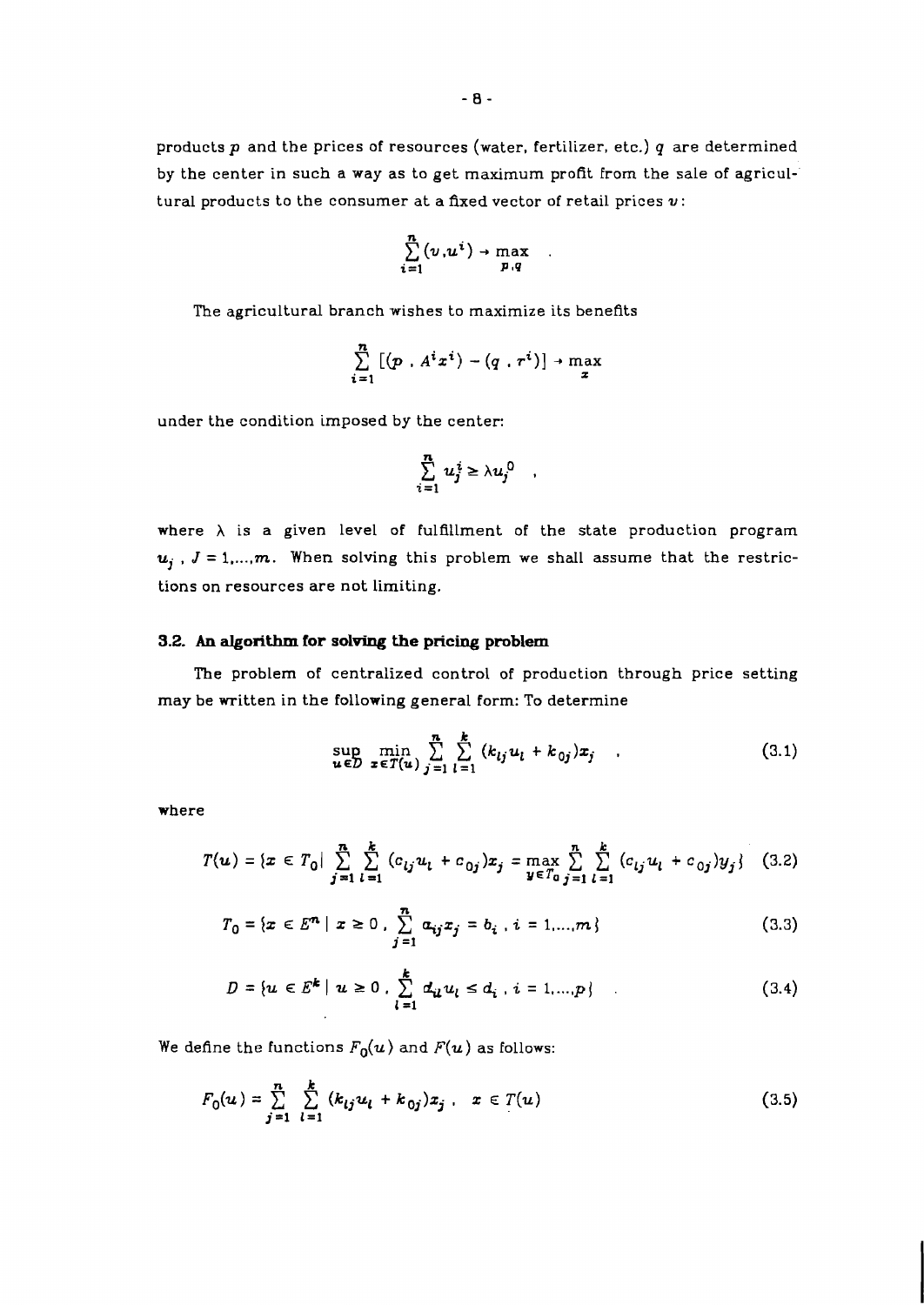$$
F(u) = \min_{x \in T(u)} \sum_{j=1}^{n} \sum_{l=1}^{k} (k_{lj} + k_{0j}) x_j
$$
 (3.6)

Function  $F_0(u)$  may not be single-valued at certain values of u if  $T(u)$  has more than one element. Any value of  $F_0(u)$  at fixed u may be represented in the following form (here and elsewhere we shall assume that  $T_0 \neq \phi$  and  $T_0$  is bounded):

$$
F_0(u) = \sum_{i=1}^t \lambda_i \Big( \sum_{j=1}^n \sum_{l=1}^k (k_{lj} u_l + k_{0j}) x_j \Big) \Big|_{l_i}
$$

where  $\lambda_i \geq 0$ ;  $\sum_{i=1}^{t} \lambda_i = 1$ ; and  $I_1,...,I_t$  are the optimal bases of the following linear programming problem:

$$
\begin{array}{ll}\n\text{maximize} & \sum_{j=1}^{n} \sum_{l=1}^{k} (c_{lj} u_l + c_{0j}) x_j \\
\text{where} & \sum_{j=1}^{n} \sum_{l=1}^{k} (c_{lj} u_l + c_{0j}) x_j\n\end{array} \tag{3.7}
$$

We shall assume that the given problem is nondegenerate. Since

$$
F(\boldsymbol{u}) = \min_{\boldsymbol{x} \in T(\boldsymbol{u})} F_0(\boldsymbol{u})
$$

then

$$
F(u) = \min_{l} \left( \sum_{j=1}^{n} \sum_{l=1}^{k} (k_{lj} u_l + k_{0j}) x_j \right) \big|_{l}
$$

where  $I_i$  is a member of the set of optimal bases of problem (3.7) at fixed  $u$ .

We shall make use of the definitions and notation given below.

If we are considering a certain basis  $J = J_1, ..., J_n$  of problem (3.1), then it is assumed that we know its standard form, i.e., matrices  $\tau_{ij}$ ,  $\eta_i$ ,  $\Delta_i^l(c)$ ,  $\Delta_j^l(k)$ . This means that problem (3.1) can be written in the form: To determine

$$
\sup_{u \in D} \min_{x \in T(u)} \sum_{j=1}^{n} \sum_{l=1}^{k} -(\Delta_j^l(k)u_l + \Delta_j^0(k))x_j + \sum_{l=1}^{k} \Delta_{n+1}^l(k)u_l + \Delta_{n+1}^0(k) \quad (3.8)
$$

$$
T(u) = \{x \in T_0 | \sum_{j=1}^{n} \sum_{l=1}^{k} -(\Delta_j^l(c) + \Delta_j^0(c))x_j + \sum_{l=1}^{k} \Delta_{n+1}^l(c)u_l + \Delta_{n+1}^0(c)
$$
  

$$
= \max_{y \in T_0} \sum_{j=1}^{n} \sum_{l=1}^{k} -(\Delta_j^l(c)u_l + \Delta_j^0(c))y_j + \sum_{l=1}^{k} \Delta_{n+1}^l(c)u_l + \Delta_{n+1}^0(c)
$$
  

$$
T_0 = \{x \in E^n | \sum_{j=1}^{n} \tau_{ij}x_j = \eta_i, i = 1,...,m, x \ge 0\}
$$
 (3.9)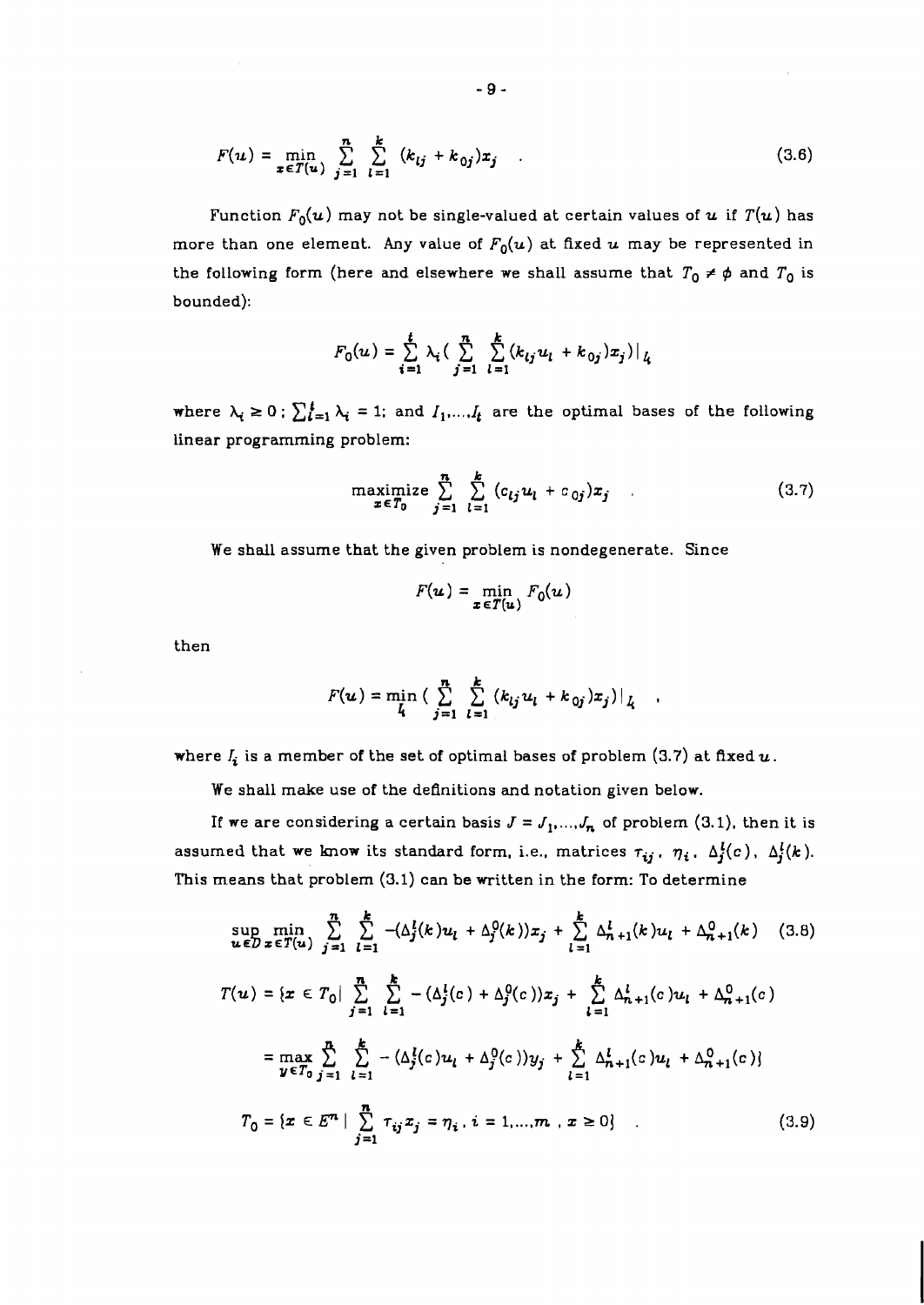It is clear that if  $J_i \in J$  then  $\Delta_{J_i}^l(c) = \Delta_{J_i}^l(k) = 0$ ,  $i = 1, ..., m$ ,  $l = 0, ..., k$ .

We shall denote the optimal set with basis J for problem (3.7) in set **D** by

$$
T_{\mathbf{y}} = \{ u \in D \mid \sum_{l=1}^{k} \Delta_{j}^{l}(c) u_{l} + \Delta_{j}^{0}(c) \ge 0, j \notin J \}
$$

and define the set of indices  $S = \{j \mid \Delta_j^l(c) = 0, l = 0, ..., k\}$ . It is clear that  $J \subset S$ . i.e., *<sup>S</sup>*is an extension of J.

If *S* contains more than m elements, then the following auxiliary problem may be necessary:

minimize 
$$
\sum_{\mathbf{z} \in T_{0\bullet}} \sum_{j \in S} \sum_{l=1}^{k} (k_{lj} u_l + k_{0j}) x_j
$$
 (3.10)

 $\pmb{\cdot}$ 

where

$$
T_{0s} = \{x \in E^{n} \mid x_{j} = 0, j \notin S, x_{s} \ge 0 \text{ if } s \in S, \sum_{j=1}^{n} a_{ij} x_{j} = b_{i}, i = 1,...,m\} .
$$

**A** basis composed of elements of set *S* is a pseudobasisof problem *(3.10)* if

$$
-(\sum_{l=1}^k \Delta_j^l(k)u_l + \Delta_j^0(k)) \geq 0, \quad j \in S \setminus I
$$

Finally, we shall introduce the following notation:

$$
T_I = \{ u \in D \mid - \left( \sum_{l=1}^k \Delta_j^l(k) u_l + \Delta_j^0(k) \right) \geq 0, \ j \in S \setminus I \} \quad .
$$

Let us now consider the form of functions  $F_0(u)$  and  $F(u)$ .

**Example** 2. To construct

$$
F_0(u) = (u - 2)x_1 + (-5u + 1)x_2 ,
$$

where

$$
T(u) = \{x \in T_0 | -ux_1 + 2ux_2 = \max(-uy_1 + 2uy_2)\}
$$

$$
T_0 = \left\{x \in E^4 | x \ge 0, \frac{x_1 - 2x_2 + x_3 = 2}{x_1 + x_2 + x_4 = 5}\right\}
$$

The form of  $F_0(u)$  is given in Fig. 2: it is easy to see that  $F(u)$  is multiextremal *and* discontinuous.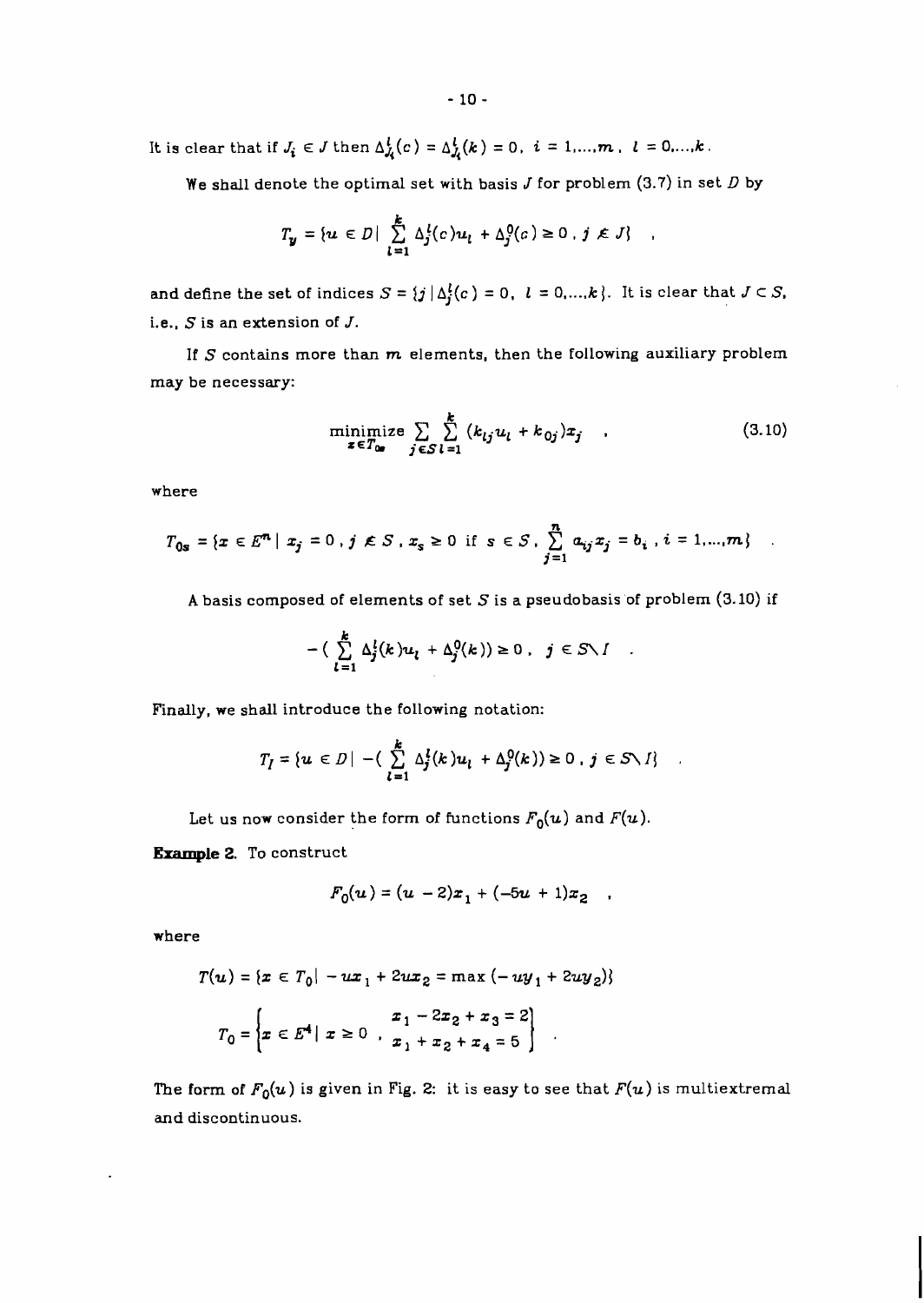

Figure 2. The functions  $F_0(u)$  and  $F(u)$  (bold line) for Example 2.

Assume that *D* has an inner point *u*, i.e., some point  $u^* \in D$  exists such that

$$
\sum_{l=1}^{k} d_{il} u_{l}^{*} < d_{i} , i = 1,...,p , u_{l}^{*} > 0 , l = 1,...,k
$$

Assume also that we know some point  $u^0 \in D$ . The skeleton of the pricing algorithm is then as outlined below.

*Step* 1. Find an optimal basis *J* of problem (3.7) at  $u = u^0$ .

*Step* 2. Find the optimal set  $T_y$  for basis *J* in set *D*, and then find an extension  $S$  of basis  $J$ . (This extension defines a set of bases which are optimal at the same value of  $u$  as basis J. Note that, from the definition of  $S$ , the optimal sets of all bases defined by  $S$  coincide with  $T_{\mathbf{y}}$ .)

*Step* 3. If  $T_y$  has an inner point, find sets  $T_I$  for pseudobases *I* of extension *S* in problem (3.7). A method for checking the existence of an inner point of **S** is described in  $\lceil 14 \rceil$  - this can be reduced to the following linear programming problem: To find

$$
F_{y} = \max_{I} \max_{T_{y} \cap T_{I}} \left( \sum_{j=1}^{m} \sum_{l=1}^{k} (k_{lj} u_{l} + k_{0j}) x_{j} \right) |_{I}
$$

*Sep 4.* Construct all neighboring bases to basis J using the direct simplex method.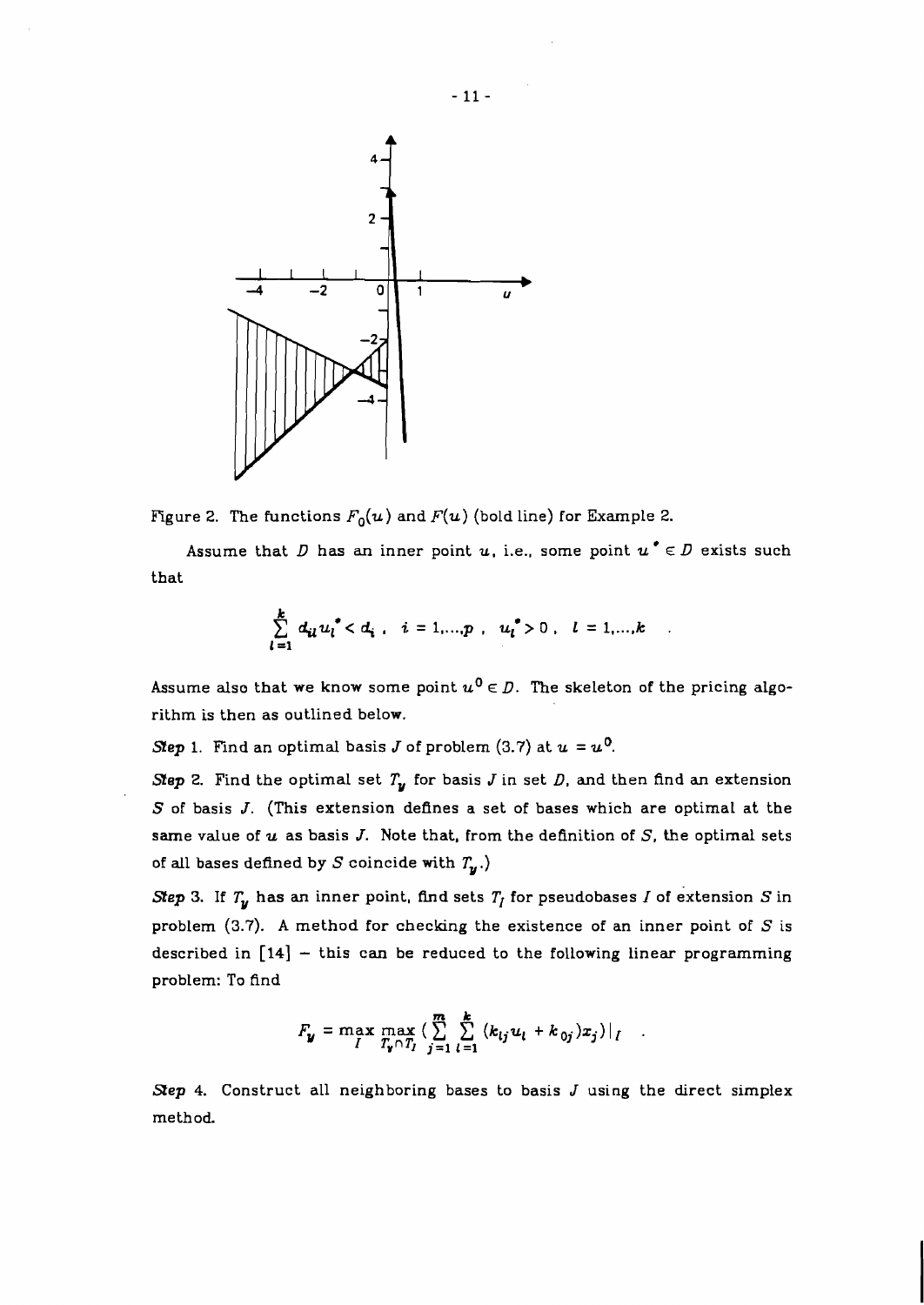Successive application of Steps 2-4 leads to the construction of a sequence of bases  $P$  of problem  $(3.7)$  whose optimal sets completely cover set  $D$ . It can be shown that  $F_1 = \max F_u$  gives the optimal value for the objective of the center in the original problem. To prove this we shall consider a certain sequence  $u^t$ ,  $t = 1,2,...$ , which is completely contained in a given  $T_u$ , so that lim  $F(u^t) = F_1$ . Now take an arbitrary sequence  $u^t$ ,  $t = 1, 2, ..., u_t \in D$ . For the elements of this sequence  $u^t$  which belong to arbitrary  $T_u$  we deduce, from the definition of function  $F(u)$ , that  $F(u) \leq F_1$  as  $F(u) \leq F_u \leq F_1$ , and thus the limit of this sequence is not greater than  $F_1$ .

### **4. CONSTRUCTION OF THE EXTREME POINTS OF THE PARETO SET**

#### **4.1. Aggregated multiregional model of the world economy** (4 **x 6)**

Within the framework of research carried out by the United Nations on possible strategies for world development and international economic cooperation, a group of American economists headed by W. Leontief has developed a global interbranch model for determining world economic development indices for **1970-2000 [5].** Structurally, the model consists of a set of regional blocks connected by flows of money and goods. Each regional block is composed of two parts: the input-output balance of the branches, and the macroeconomic equations.

The basic model considers 15 regions, of which eight may be regarded as developed and seven as developing, and 45 branches of production. Each regional block is described by **175** constraints and 229 variables. The interregional interactions in the model are fixed by specifying the ratio of imports to gross domestic output on the one hand and the ratio of regional to world export on the other. Different macroeconomic variables are then Axed in the solution procedure, to ensure that the system of linear algebraic equations has a unique solution. We choose **as** fixed variables those indices which characterize the economic development of the regions (e.g., the rate of increase of the gross national product, the rate of investment, net balance of payments, prices of resources, etc.).

The basic model described above was developed from a number of earlier trial models. The first of these was the two-region, three-branch model suggested by Leontief in his Nobel lecture as an example of world economic ties. The next step was to extend the model to include four regions and six branches.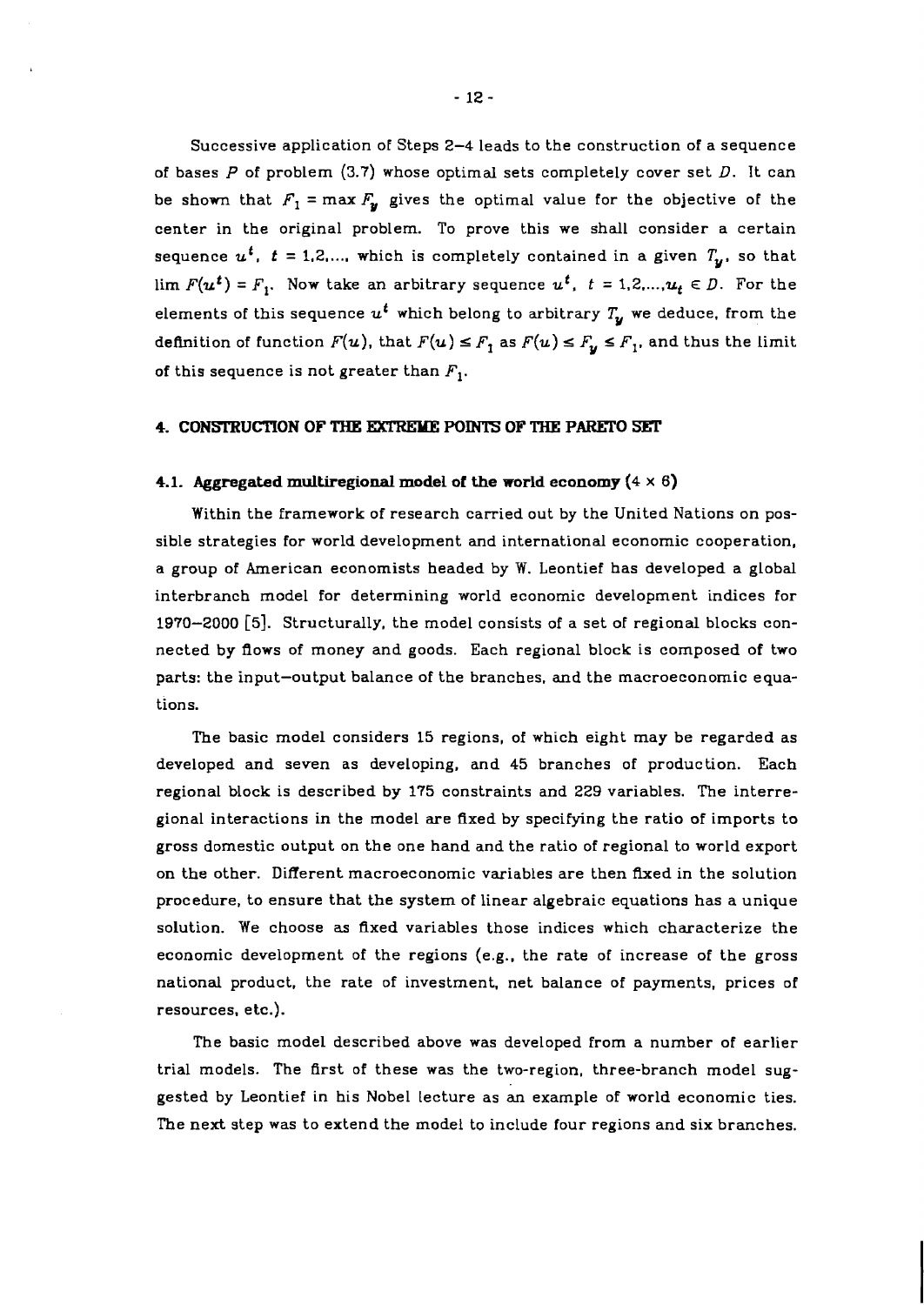The main features of the basic model (macroeconomic equations and input-output balances) were reflected in this model. although there were no equations describing financial links.

However, we believe that the approach used in the basic model is too narrow to analyze the possibilities of interregional exchange because (i) trials with the smaller versions of the model do not provide any opportunity to analyze the whole set of conditions and (ii) fixing the proportions of imports and exports restricts the scope of economic interaction.

Research by the Institute of Economics and the Organization of Industry, of the Siberian branch of the **USSR** Academy of Sciences, has shown that undesirable restrictions can be eliminated if the regional economic development criteria are formulated explicitly, and some constraints on structural exchange are introduced. The problems of global optimization and economic cooperation between regions can then be solved using this model by finding equilibrium exchange prices.

This approach differs from the original model in that it enables one to obtain not only feasible solutions but also efficient (Pareto) solutions which possess equilibrium properties **[6,7].** 

This study was based on the use of two models: one including 15 regions and 22 branches (15 **x** 22 model) and the other ten regions and ten branches. Both models were obtained by aggregating branches and regions from the basic model.

However, it is rather more difficult to investigate the structure of the Pareto set than to search for certain Pareto points; it is not possible to use very detailed versions of the model for this purpose and instead variants of the 4 **x** 6 model have been employed. These variants allow efficient use of complex screening algorithms and provide the opportunity to investigate the general structure of the set of efficient exchanges and equilibrium points.

As mentioned above, the 4 **x** 6 model was the first step in the construction of the 15 **x** 45 model, and consequently its macroeconomic part is essentially much simpler in form. In this model the world is divided into two developed regions (North America (I) and all other developed countries (11)) and two developing regions (Latin America (111) and all other developing countries (IV)). The macroeconomic variables of the models include investment I, capital **K,**  employment  $L$  and consumption  $\lambda$ . The vector of outputs  $x$  consists of traded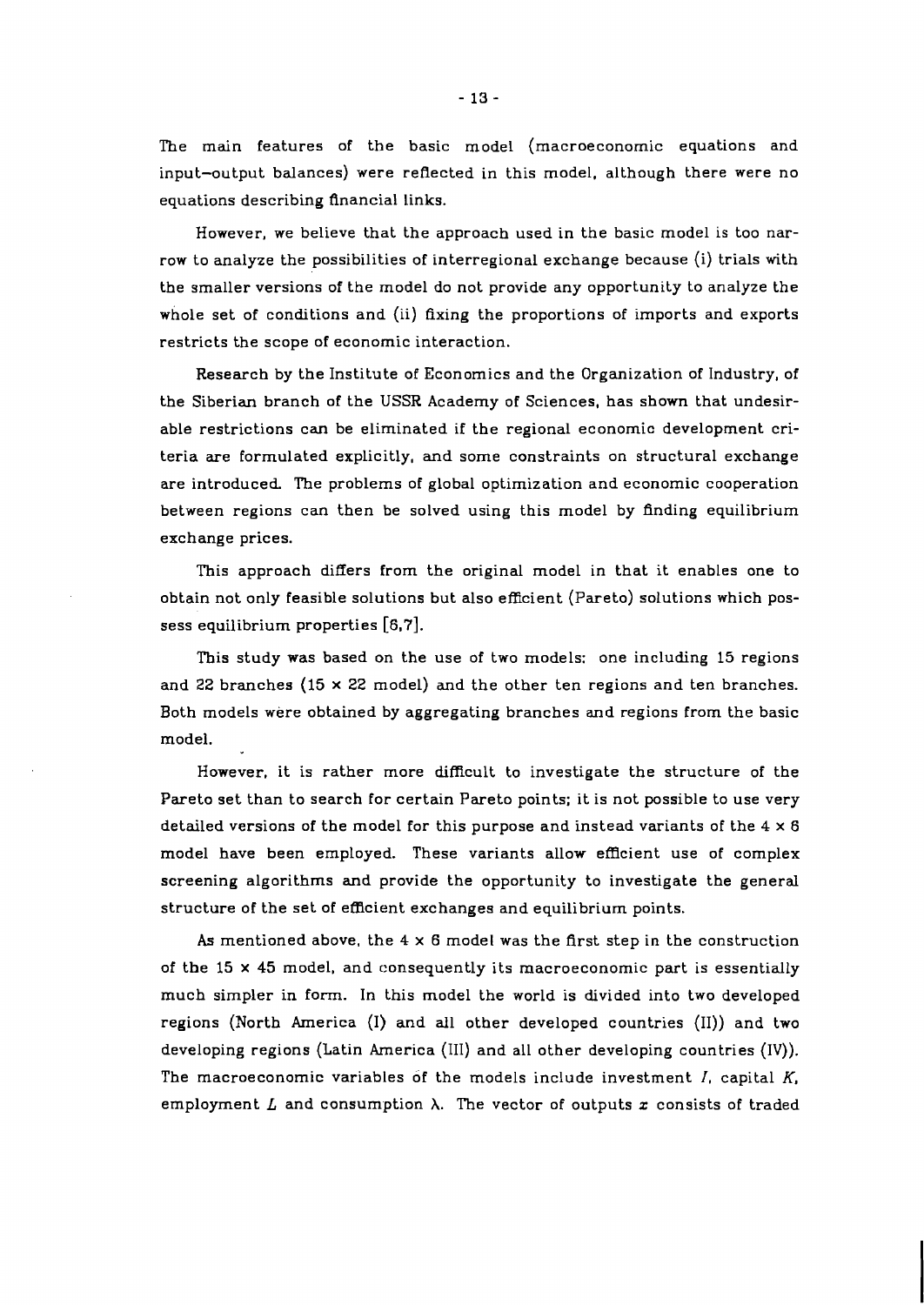goods from four branches (agriculture, the extraction industry, light industry and heavy industry), and the "output" of the service and pollution purification branches. Transport is included in the service branch, which consequently has to pay for interregional transportation. Export and import volumes are denoted by  $E = (E_1, \ldots, E_4)$  and  $M = (M_1, \ldots, M_4)$ , respectively.

The input-output equations for region s have the following form:

$$
x_i^s = \sum_{j=1}^6 \alpha_{ij}^s x_j + \gamma_i^s I^s + c_i^s \lambda^s + \sigma_i^s p^s + E_i^s - M_i^s, \quad i = 1,...,4
$$
  

$$
x_5^s = \sum_{j=1}^6 \alpha_{5j}^s x_j + \gamma_5^s I^s + c_5^s \lambda^s + \sigma_5^s p^s + \sum_{j=1}^4 \alpha_{ij}^s (E_j^s + M_j^s)
$$
  

$$
x_6^s = \sum_{j=1}^6 \alpha_{6j}^s x_j + \gamma_6^s I^s + c_6^s \lambda^s + \sigma_6^s p^s
$$

Here  $A^S = ||a_{ij}^s||$  is a matrix of technology-dependent cost coefficients, the  $a_{ij}^s$  is a vector of transport costs, and  $\gamma^s$  is a vector of investment shares. The population of the s-th region is denoted by *pS;* this parameter can be varied in different versions of the model.  $c^s$  and  $\sigma^s$  are vectors of consumption shares which depend on the consumption level and the size of the population, respectively. Thus. the model uses a linear function to approximate the generally nonlinear dependence of the consumption structure on the consumption level and the population size. Here  $\sum_i \sigma_i^s = 0$ , i.e., the population dependence affects only the relative demand for various products. In addition. limits can be imposed on outputs from both above and below.

$$
x_j \leq \bar{x}_j, \quad j \in \bar{J}
$$
  

$$
x_i \geq \bar{x}_i, \quad j \in \bar{J}
$$

Here  $\vec{J}$  represents the extraction industry while  $\underline{J}$  includes all those branches whose output is a final product.

The macroeconomic constraints consist of a restriction on the availability of labor, a link between output and capital, and a relation between capital and investment:

$$
\sum_{j=1}^{6} l_j^s x_j^s + c_L^s \lambda^s + \sigma_L^s p^s \le L^s
$$
  

$$
\sum_{j=1}^{6} k_j^s x_j^s + c_K^s \lambda^s + \sigma_R^s p^s = K^s
$$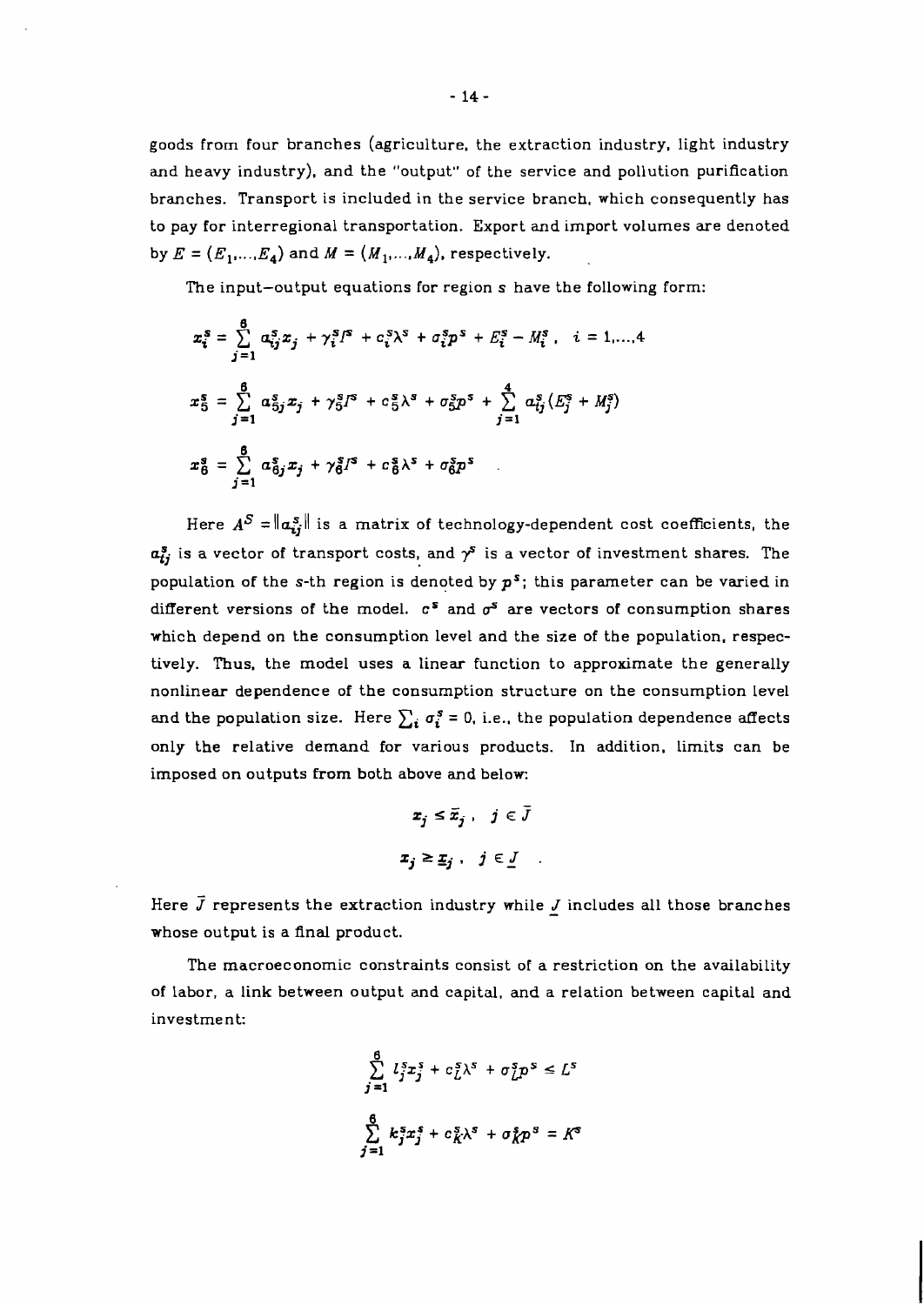$$
c_I^s \lambda^s + \tau^s K^s + \sigma_I^s p^s = I^s
$$

Here  $(c_i^s, c_i^s, c_i^s)$  and  $(\sigma_i^s, \sigma_i^s)$  are regional coefficients for the consumption of labor, capital and investment, respectively; these depend on the regional consumption level and population size. Vectors  $l^s$  and  $k^s$  represent the use of labor and capital by the branches, and  $L^s$  is the total amount of labor available. which is assumed to be fixed. The replacement cost of capital is represented by  $r^s$ .

The relation between exports and imports is

$$
\sum_{i=1}^4 p_i \left( E_i^s - M_i^s \right) \ge 0
$$

where  $P = (p_1, p_2, p_3, p_4)$  is a price conversion vector. We also have

$$
\sum_{s=1}^{4} M_i^s = \sum_{s=1}^{4} E_i^s, \quad i = 1,...,4
$$

We shall take the objective functions of the regions to be maximization of the consumption levels  $\lambda^s$ .

Thus the global economic model reduces to a iinear multicriteria problem.

# **4.2. Definitions and examples**

Let a bounded polyhedral set  $X$  be defined by the following system of linear constraints:

$$
Ax = b \tag{4.1}
$$
\n
$$
x \ge 0
$$

where A is an  $m \times n$  matrix, **b** is a vector,  $x \in E^n$  and there are k linear functionals  $F_1(x) = c^1 x, ..., F_k(x) = c^k x$ . The problem is to find all the extreme points of the Pareto set for functionals  $F_1(x),..., F_k(x)$  on set X.

An algorithm which does this can be constructed using the following theorem  $[8-10]$ .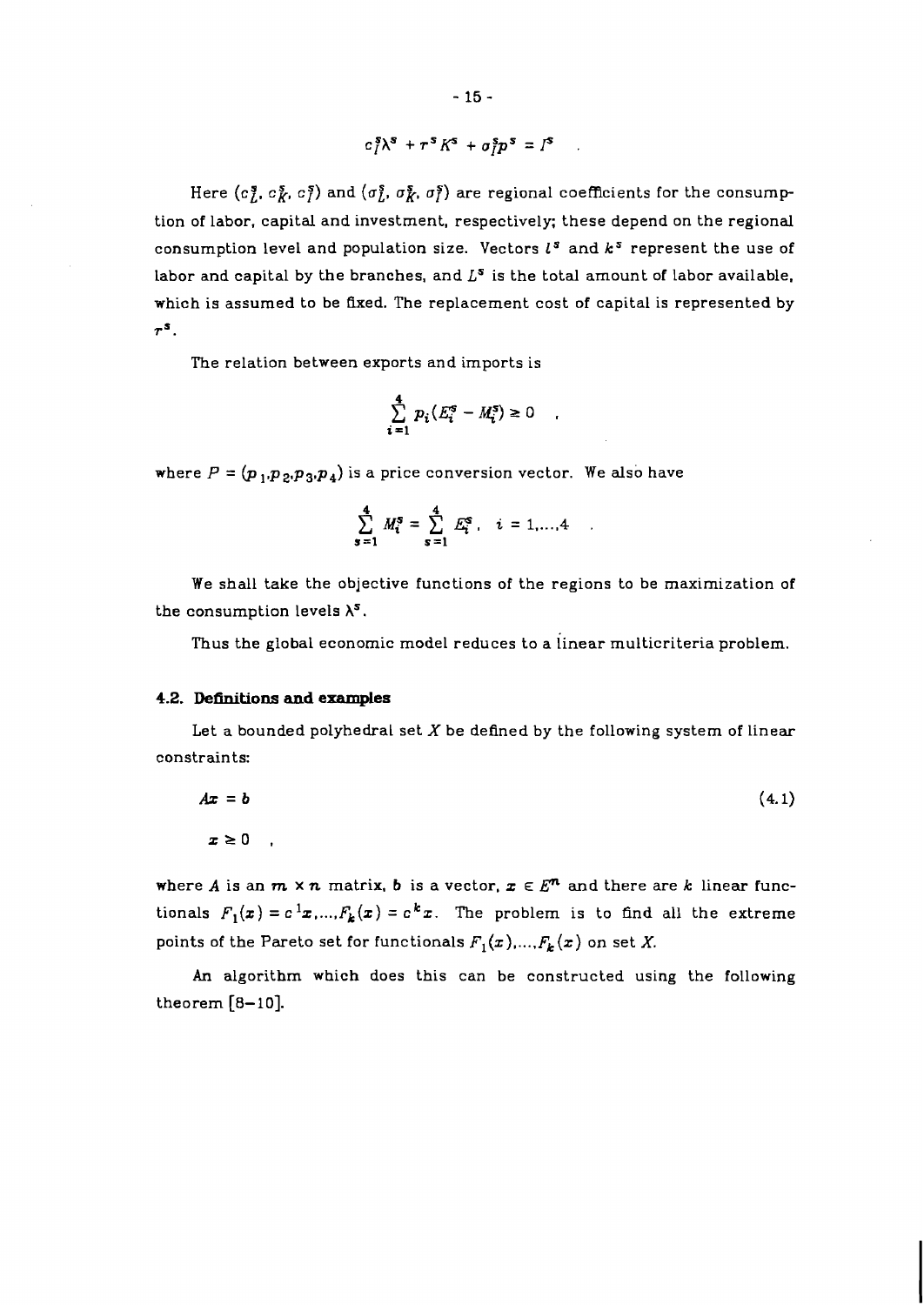# **Theorem 2.**

(i) If  $x^*$  is an efficient point then a vector  $\lambda \in E^k$ ,  $\lambda > 0$ ,  $\sum_{i=1}^k \lambda_i = 1$ , exists *such thaf* **z is** *a solution of the linear programming problem* 

$$
\left[\sum_{l=1}^{k} \lambda_l c^l\right] x \to \max_{x \in X} \tag{4.2}
$$

(ii) *For any*  $\lambda \in E^k$  ,  $\lambda > 0$  ,  $\sum_{i=1}^k \lambda_i = 1$ , the solution  $x^*$  of problem (4.2) is an *eflcient point.* 

The set of parameters  $\lambda$  in the theorem is assumed to be bounded but not closed. Open sets of parameters are not suitable for use with numerical algorithms and thus we derive the following corollary of the theorem, which is the basis for our solution algorithm.

# **Corollary**

- (i) If  $x^*$  is an efficient point then a vector  $\lambda \in D = {\lambda \in E^k \mid \lambda_l \geq 1}$  exists such *that*  $x^*$  *is a solution of problem*  $(4.2)$ *.*
- (ii) For any  $\lambda \in D$ , a solution  $x^*$  of problem (4.2) is an efficient point.

Assume that *X* is nondegenerate, i.e., vector *b* cannot be represented as a linear combination of less than *m* columns of matrix A. Then any extreme point **z** is associated with a unique basis  $J = \{J_1, ..., J_m\}$ , and  $A_y x_y = b$ ,  $x_y = 0$ ,  $x_y > 0$ .

**Definition** 1. The set

$$
T_{\nu} = \{ \lambda \in E^{\mathbf{k}} \mid \Delta_l^{J}(\lambda c) \geq 0 \, , \, l = \overline{J} \}
$$

is an *optimal set* of basis *J.* 

Here  $\overline{J}$  is the complement of  $J$ , i.e.,  $J \cap \overline{J} = \phi$  and  $J \cup \overline{J} = \{1, ..., n\}$ . If  $x_J = A_u^{-1}b$  and  $T_u \cap D \neq \emptyset$ , then *J* will be called an optimal basis. The extreme point **z** which corresponds to this basis will also be an efficient point as it is a solution of problem (4.2) at any  $\lambda \in T_{\mathbf{v}} \cap D$ .

Thus the problem of constructing the extreme points (if  $X$  is nondegenerate) is reduced to that of finding all optimal bases.

**Definition 2.** A permissible basis is said to be a *neighboring basis* to another permissible basis if they differ in only one component.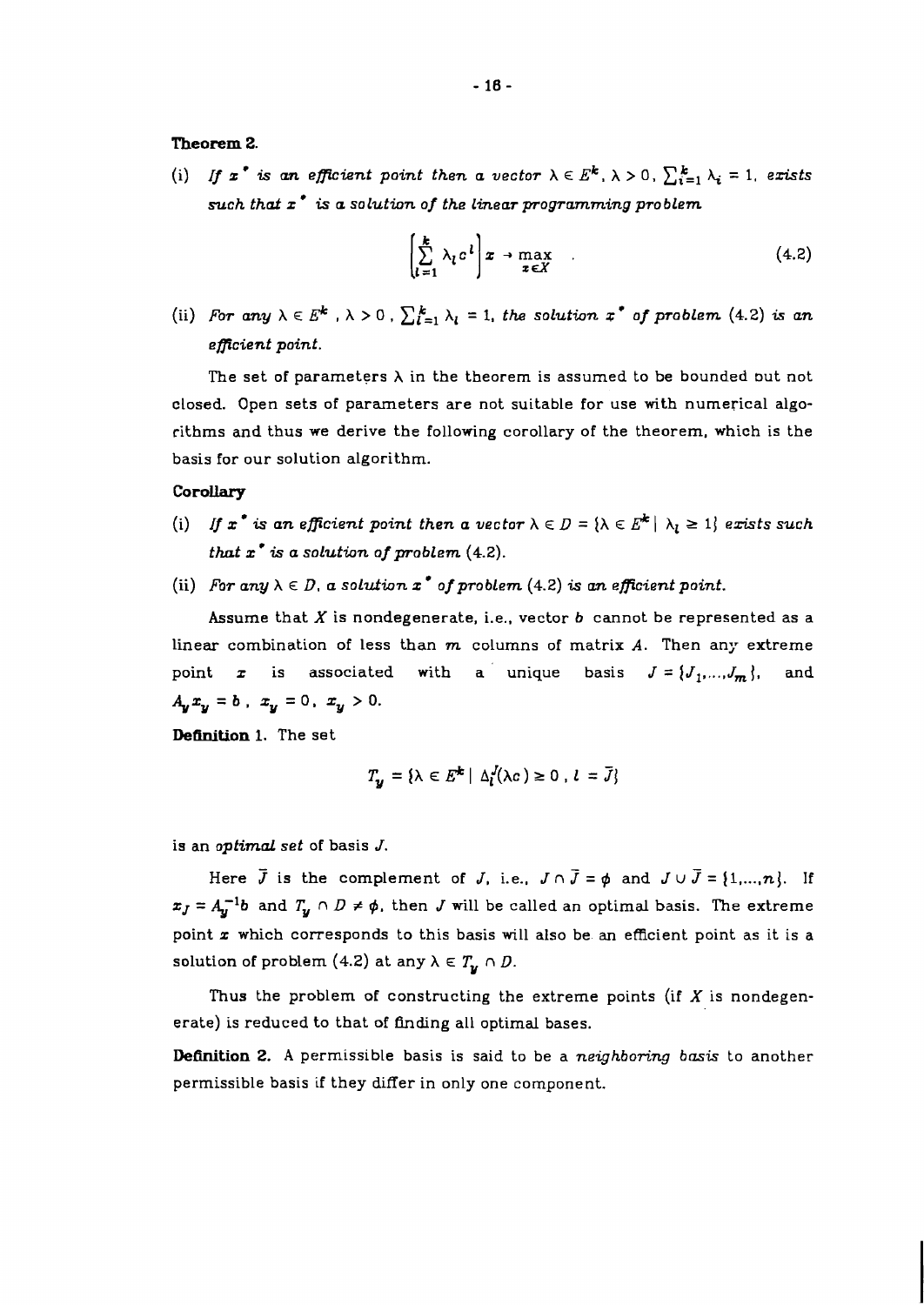Let *J* be a permissible basis. Then for any  $j \in \overline{J}$ , there exists a neighboring basis I such that  $j \in I$ . This basis may be determined using the simplex rule: if vectors  $i_j$ ,  $\eta$  are solutions of the equations  $A_j i_j = A_j$  and  $A_j \eta = b$ , then *i* is such that  $\eta_i / \tau_{ij} = \min_{1 \leq l \leq m} \eta_l / \tau_{lj}$ . Such an *i* must exist because X is bounded and unique (this is a consequence of  $X$  being nondegenerate).

Thus  $I = \{J \setminus J_i\}$   $\cup j$  and each permissible basis has  $n - m$  neighbors.

**Definition 3** Any neighboring basis I to an optimal basis J is said to be an optimal *neighboring basis* if the intersection of the optimal sets of J and I is not empty, i.e.,  $D \cap T_u \cap T_l \neq \phi$ . It is clear that if I and I are optimal neighboring bases, then a convex hull of their extreme points or an edge connecting the corresponding extreme points will belong to the Pareto set.

We shall now give some examples which illustrate these definitions.

**Ekample** 3. The Pareto set consists of "moustaches". In this case there are bases which are optimal and neighboring but which are not optimal neighboring bases as defined above. We have

$$
X = \{x \in E^4 \mid x_1 + x_2 + x_3 + x_4 = 1, x \ge 0\}
$$

and the following three linear functionals:

$$
F_1(x) = 2 + x_1 - 2x_2 - 2x_3
$$

$$
F_2(x) = 2 - 2x_1 + x_2 - 2x_3
$$

$$
F_3(x) = 2 - 2x_1 - 2x_2 + x_3
$$

The reachable set for these functionals is shown in Fig. **3;** the bold lines represent the corresponding set of Pareto values. Set  $X$  is shown in Fig. 4; the bold lines represent the Pareto set.

*Example* 4. Here we consider neighboring bases whose optimal sets coincide and bases whose optimal sets are of dimension less than  $k$  (where  $k$  is the number of functionals). The Pareto set then consists of sides and edges. We have  $X = \{x \in E^6 | x_1 + x_4 = 1$ ,  $x_2 + x_5 = 1$ ,  $x_3 + x_6 = 1$ ,  $x \ge 0\}$  and the following two linear functionals:

$$
F_1(x) = 2 + x_1 + x_2 - x_3
$$

$$
F_2(x) = 2 - x_1 - x_2 + 2x_3
$$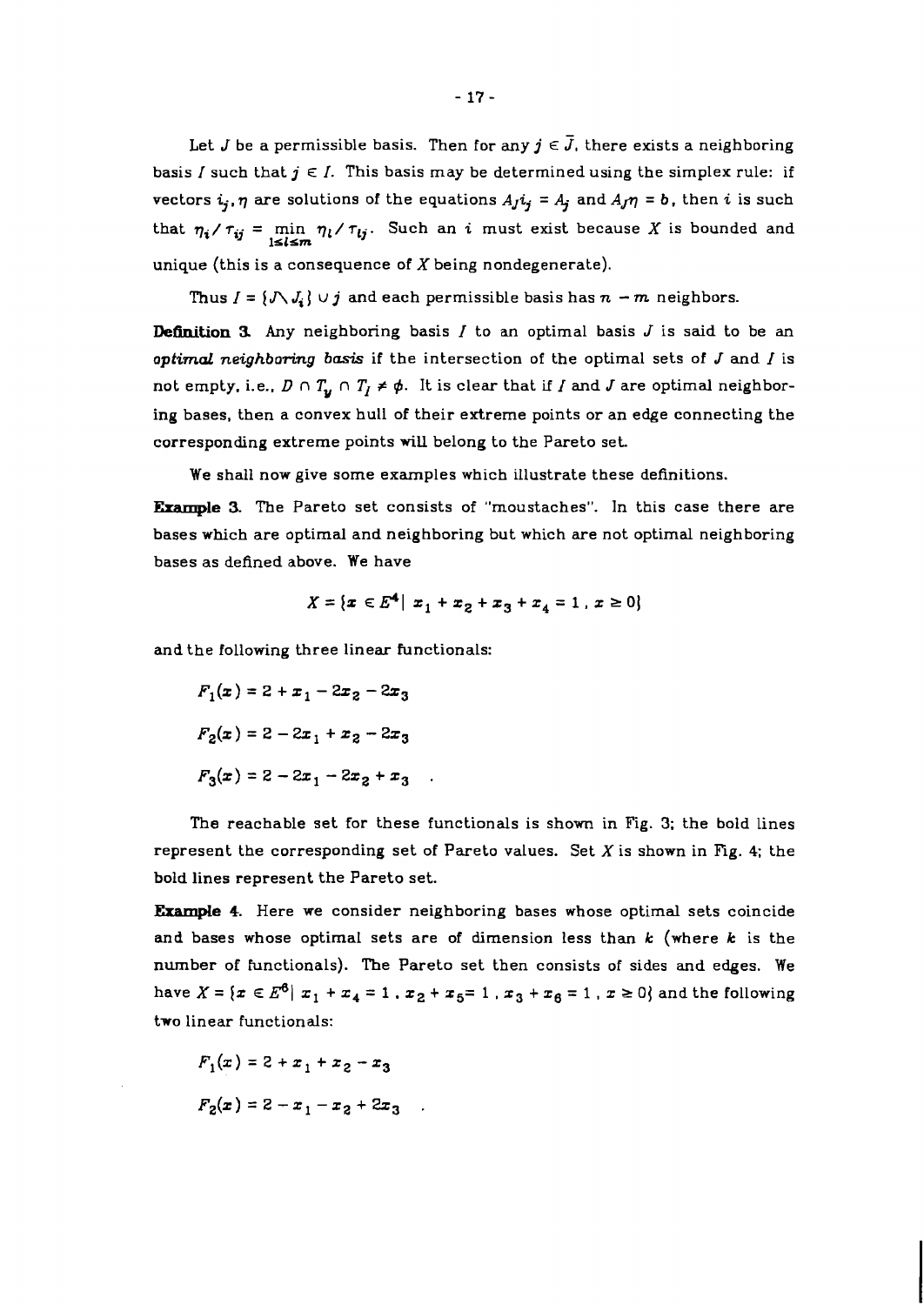

Figure 3. The reachable set of the system of functionals in Example  $3 -$  the bold lines represent the corresponding set of Pareto values.



Figure 4. Set  $X$  from Example  $3$  - the bold lines represent the Pareto set.

Set **X** has eight extreme points of which five are extreme points of the Pareto set. The reachable set of the system of functionals is shown in Fig. 5, while set  $X$  is shown in Fig. 6. Bold lines denote the Pareto set in the space of functionals (Ffg. 5) and in the space of variables (Fig. 6). The sets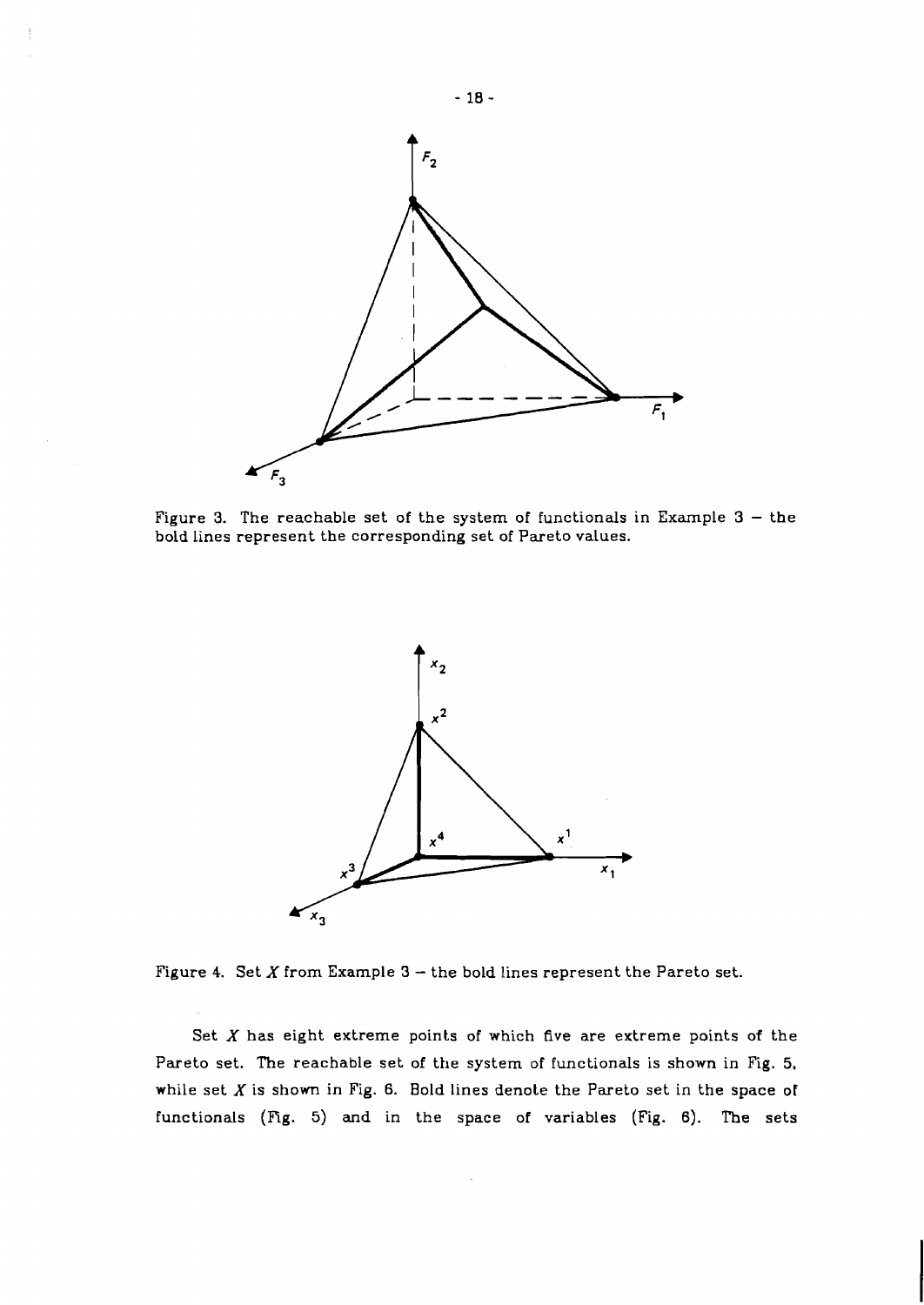$T_{y_i} \cap D$ ,  $l = 1,..., 5$  are illustrated in Fig. 7. We see that sets  $T_{y_3}$  and  $T_{y_4}$  coincide and are of dimension 1; all the other sets are of dimension 2.



Figure 5. The reachable set of the system of functionals in Example 4 - the bold lines represent the Pareto set in the space of functionals.



Figure 6. Set  $X$  from Example 4 - the bold lines represent the Pareto set in the space of variables.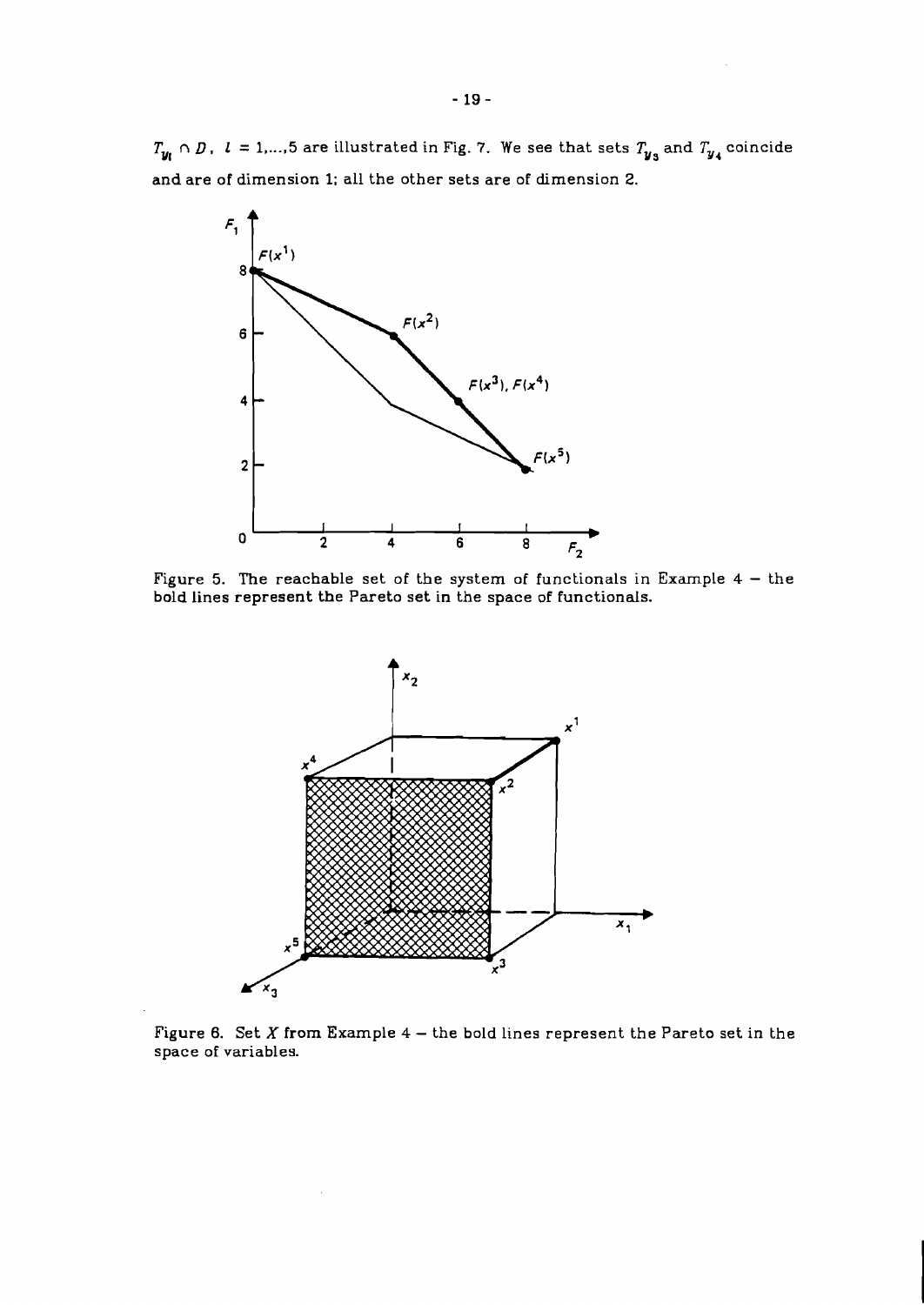

Figure 7. The sets  $T_{\mathbf{u}} \cap D$ ,  $l = 1, ..., 5$ , from Example 4.

The basic idea of the algorithm is as follows: some  $\lambda^* \in D$  is chosen and a J is found such that  $\lambda^* \in T_u$ . All the neighboring optimal bases are then found. Next, all the neighboring optimal bases to these bases **are** found. and so on until all the neighboring optimal bases to all of the previously identified bases have been found.

The skeleton of the algorithm is then as follows:

*Step* 1. Choose  $\lambda^* \in D$  and find an optimal basis *J* for the following problem

$$
(\lambda^{\bullet}c)x\rightarrow \max_{x\in X}
$$

*Step* 2. Put basis *J* in the sequence (the list of bases that have already been found).

*Step* 3. Take from the sequence any basis *J* whose neighboring bases have not been found. If there is no such basis then the problem is solved and all the optimal bases have been found.

*Sep* 4. Find all the neighboring bases to basis J and put thern in the sequence if they are not already there.

The search for the neighboring optirnal bases is carried out as follows: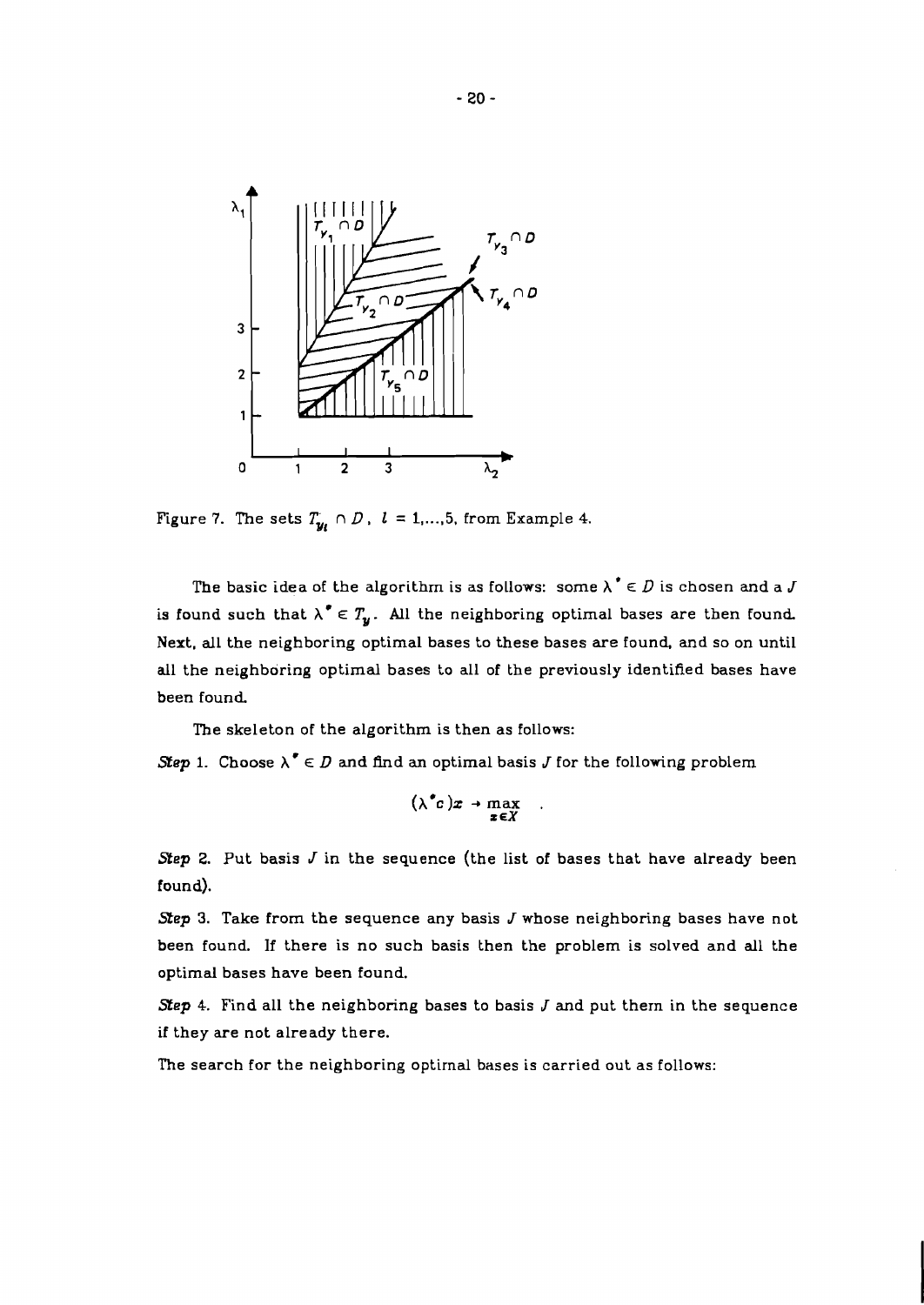- (a) All the constraints on set  $T_y$  which can be turned into strict equalities for points belonging to  $T_u \cap D$  are found.
- (b) **A** variable **j** corresponding to each of the above constraints exists and determines the neighboring basis I. Both bases *1* and J are optimal on the set

$$
D \cap \{\Delta_l^{J}(\lambda c) \geq 0, \quad l \in \bar{J} \setminus j, \quad \Delta_l^{J}(\lambda c) = 0\}
$$

*Step* 5. Check that the neighboring optimal bases have been found for J, and go to Step **3.** 

Computations based on the world economic model have been carried out using the algorithm discussed in [14]; the tests are analyzed in **[El.** Some inaccuracies have been found in the construction of the Pareto points in test number **3** in [a]; it has been shown that of the 70 extreme points found only 29 are Pareto points (computing time 1 min. 26 sec. on a BESM-6 computer); there are also 121 semi-efficient points **(3** min. 10 sec.) and 189 extreme points (2 min. 40 sec.).

### **5. THE** SEARCH **FOR EQUILIBRIUM POINTS**

## **5.1. Main definitions and theorems**

The world economic models discussed in the previous section can be written in the following form:

$$
Aixi + Giei + Himi + cifi \le bi
$$
 (5.1)

$$
x^{i} \ge 0, \quad e^{i} \ge 0, \quad m^{i} \ge 0, \quad f_{i} \ge 0 \tag{5.2}
$$

$$
p(e^i - m^i) \ge 0 \tag{5.3}
$$

Here **zi** is a vector of regional economic conditions, describing production, consumption, investments, etc.;  $e^{i}$  is an export vector;  $m^{i}$  is an import vector;  $f_i$  is an index representing the economic level of the *i*-th region (e.g., the level of consumption, overall regional product, etc.);  $p$  is a vector of prices for traded products;  $A^i$ ,  $G^i$ ,  $H^i$  are matrices;  $c^i$  and  $b^i$  are vectors, and  $c^{i} \ge 0$ ,  $i = 1,..., N$ .

**Assumption 1.** The system of constraints comprising  $(5.1)$ ,  $(5.2)$ ,  $i = 1,...,N$ , and the common balance constraint: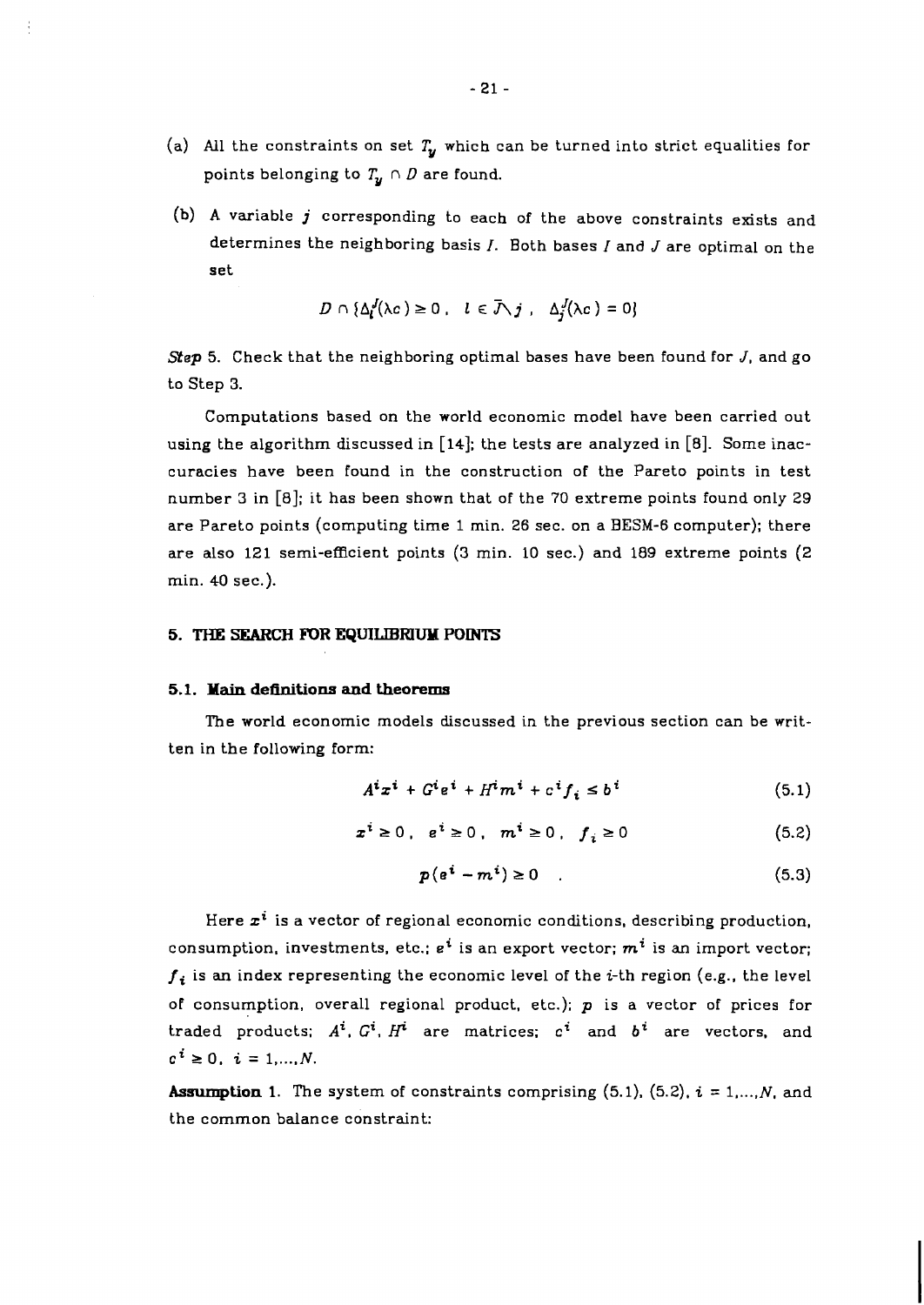$$
\sum_{i=1}^{N} e^{i} = \sum_{i=1}^{N} m^{i}
$$
 (5.4)

is consistent, and the reachable set of variables  $f_1$ ,...,  $f_N$  of system (5.1), (5.2), (5.4) is bounded and includes a vector  $f > 0$ .

**Definition 4.** The set of vectors  $(p^*$ ,  $x^*$ ,  $e^*$ ,  $m^*$ ,  $f_i^*$ ,  $i = 1,...,N$ ) is such that:

(i) for each  $i = 1, ..., N$ , the vector  $(x^{i}, e^{i}, m^{i}, f_{i})$  is a solution of the *i*-th local problem:

$$
f_i \rightarrow \max \tag{5.5}
$$

subject to (5.1), (5.2), (5.3)

(ii) the point where the general balance restriction

$$
\sum_{i=1}^{N} e^{i\mathbf{r}_i} = \sum_{i=1}^{N} m^{i\mathbf{r}_i}
$$
 (5.6)

is satisfied is called an equilibrium point of the economic interaction model.

**Remark 1.** Equilibrium points need not necessarily exist; equilibrium points associated with negative prices are also possible.

Let us now write down the dual problem to linear programming problem (5.5):

$$
y^{i}A^{i} \ge 0, \quad y^{i}G^{i} - z_{i}p \ge 0, \quad y^{i}H^{i} + z_{i}p \ge 0
$$
\n
$$
(5.7)
$$
\n
$$
y^{i}c^{i} \ge 1, \quad y^{i} \ge 0, \quad z_{i} \ge 0, \quad y^{i}b^{i} \to \min
$$

Here  $y^i$  is a vector of estimates of constraints (5.1) and  $z_i$  is an estimate of constraints (5.3).

**Remark 2.** Problems (5.7),  $i = 1,...,N$ , depend on the value of parameter  $p$ : it is possible that the problem is consistent at some values of  $p$  and unbounded at others.

**Remark 3.** If problem (5.7) is consistent and its functional is limited, then the solution  $(y^i, z_i)$  is not necessarily unique.

$$
-22 -
$$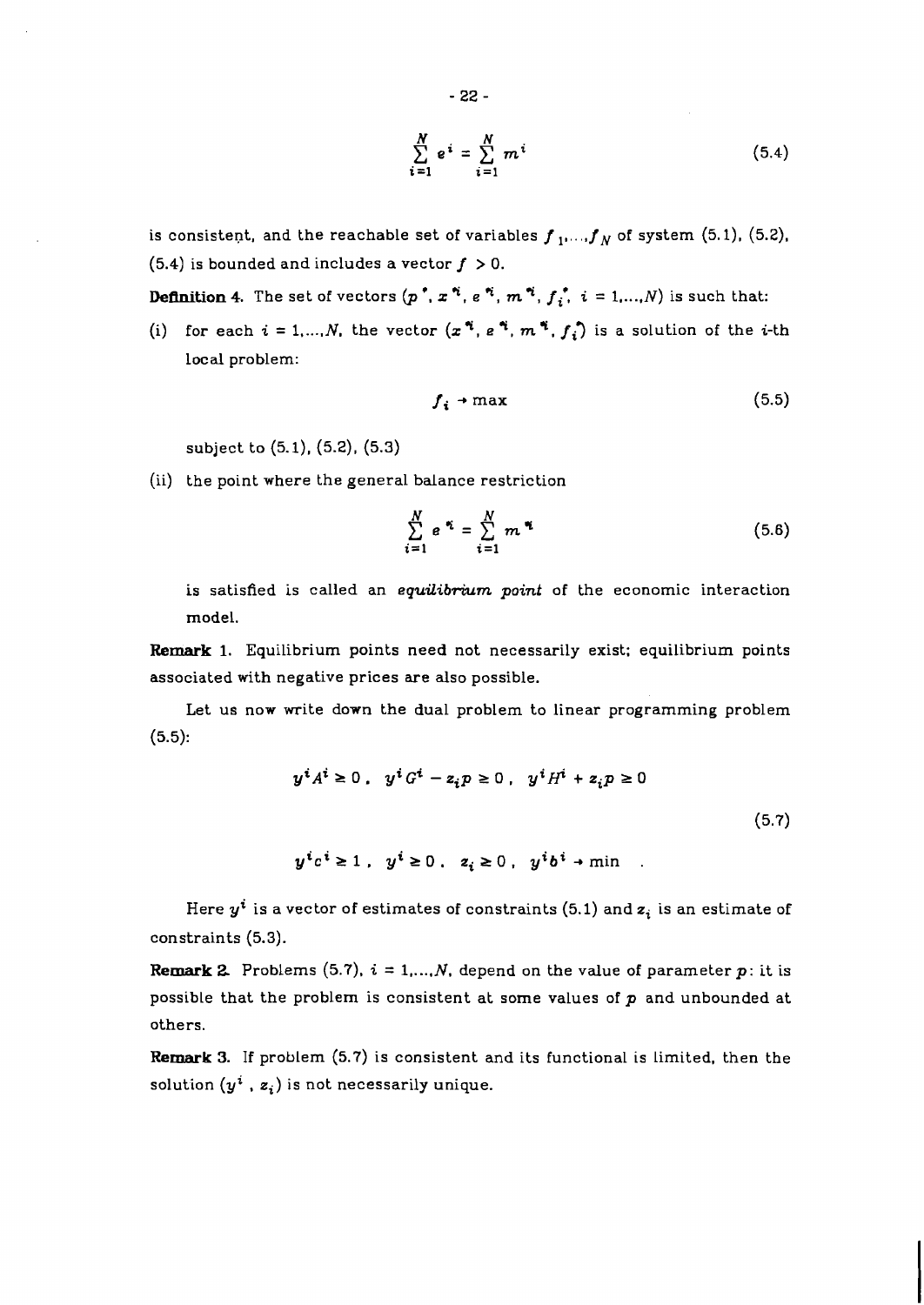**Remark 4.** Consider the restriction  $y^i c^i \geq 1$ . If the functional of problem (5.7) is greater than **0,** then this will be an equality; if the functional equals **0,** then  $(y^{\pi}, z_i)$  will be among the solutions, where  $y^{\pi}c^i = 1$ .

**Definition 5.** An equilibrium point  $(p, x, l, m, f_i, i = 1, ..., N)$  is said to be an **equilibrium point of class**  $Z > 0$  if for each  $i = 1,..., N$  a solution  $(y, z)$  of problem (5.7) at  $p = p^t$  exists such that  $z_i > 0$ . All other equilibrium points are called equilibrium points of class  $Z = 0$ . The regional linear programming problem depending on the following parameters plays an important role in the search for equilibrium points:

$$
v \in V = \{v \in E^N | v \ge 0, \sum_{i=1}^N v_i = 1\}
$$
  

$$
\sum_{i=1}^N e^i = \sum_{i=1}^N m^i, A^i x^i + G^i e^i + H^i m^i + c^i f_i \le b^i, i = 1,...,N
$$
  

$$
\rho v_i = f_i, i = 1,...,N, x^i \ge 0, e^i \ge 0, m^i \ge 0, i = 1,...,N
$$
 (5.8)  

$$
\rho \rightarrow \max
$$

The problem dual to this is

$$
\eta^{i} A^{i} \ge 0, \quad \eta^{i} G^{i} - q \ge 0, \quad \eta^{i} H^{i} + q \ge 0, \quad i = 1,...,N
$$
  

$$
\eta^{i} c^{i} - \xi_{i} = 0, \quad i = 1,...,N
$$
  

$$
\sum_{i=1}^{N} \xi_{i} u_{i} = 1
$$
  

$$
\eta^{i} \ge 0, \quad i = 1,...,N
$$
  

$$
\sum_{i=1}^{N} \eta^{i} b^{i} + \min
$$
 (5.9)

Note that it follows from Assumption 1 that these problems are consistent at any  $v \in V$  and that the value of the functional is positive. The following algorithm is based on theorems given in  $\lceil 11 \rceil$ :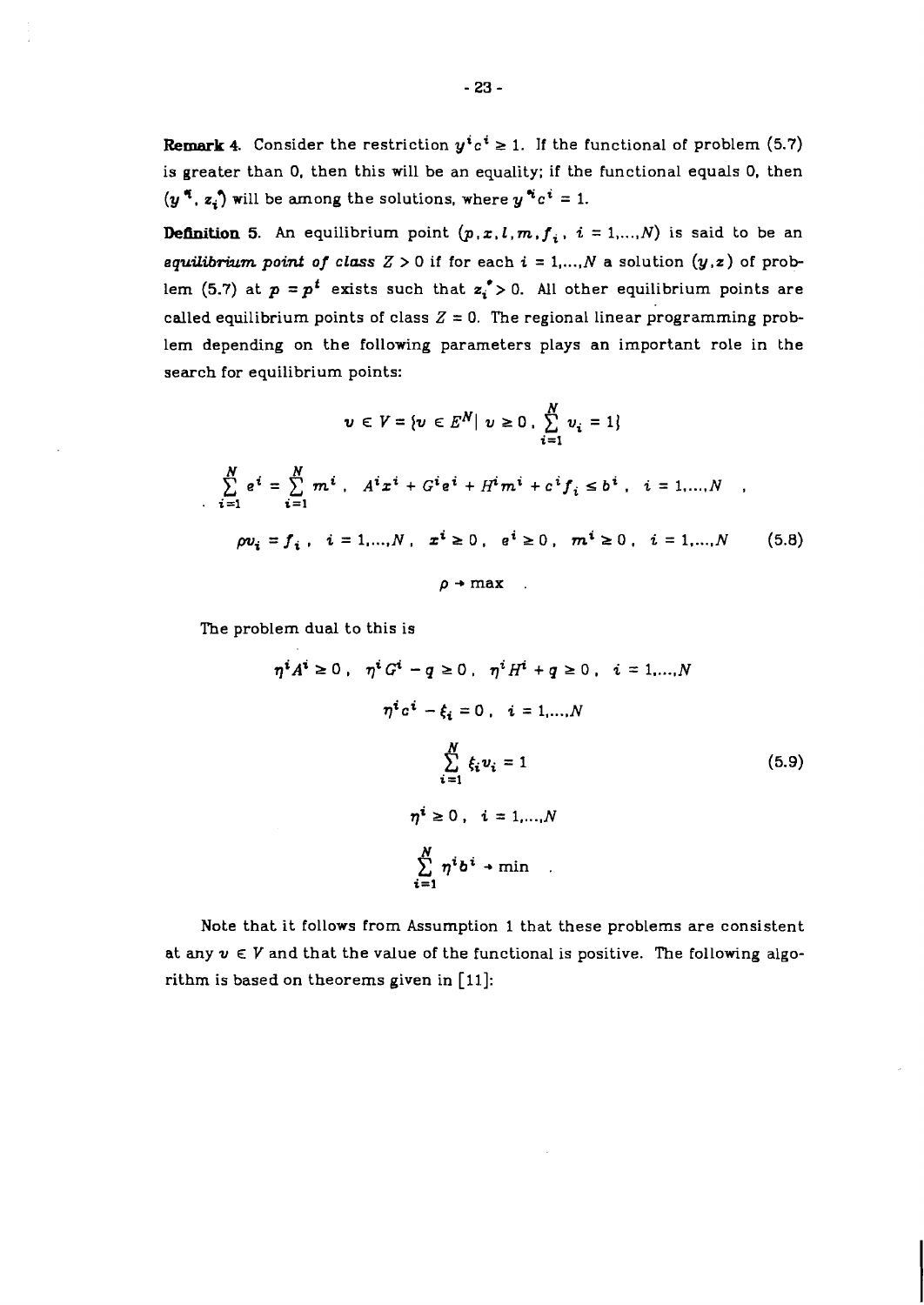**Theorem 3.** Let  $(p, x, e, m, f, i = 1, ..., N)$  be an equilibrium point of class  $Z > 0$ *and*  $v^* = (f^*_{1},...,f^*_{N}) / (\sum_{i=1}^{N} f^*_{i}).$  Then

- (i) the vector  $\left(\sum_{i=1}^{N} f_i^* x^* e^{i} \cdot m^* \cdot f_i^* \cdot i = 1, ..., N\right)$  is a solution of problem  $(5.8)$  *at*  $v = v^*$
- (ii) among the solutions of problem  $(5.9)$  at  $v = v^*$  is a vector  $(q^*, \eta^*; \xi^*, i = 1, \ldots, N)$  *such that*  $(a) \xi_i^* > 0, \ i = 1, ..., N$

(b) 
$$
\eta^{\alpha_i} b^i - \xi_i^* v_i^* \rho^* = 0, i = 1,...,N
$$

*where*  $\rho^* = \sum_{i=1}^N \eta^* b^i$  is the optimal value of the functional in problem (5.9).

**Theorem 4.** Let vector  $(q^*, \eta^*, \xi_i^*, i = 1, ..., N)$  be a solution of problem (5.8) at  $v \in V$ , where

(i)  $\xi^* > 0$ ,  $i = 1,...,N$ 

(ii) 
$$
\eta^{*} b^{*} - \xi^{*} v_{i}^{\bullet} \rho^{*} = 0, i = 1,...,N.
$$

*If*  $(p^*, x^*, e^*, m^*, f_i^*, i = 1, ..., N)$  is a solution of problem (5.8) at  $v = v^*$  then  $(q^*, x^*, e^*, m^*, f^*_i, i = 1, ..., N)$  is an equilibrium point of class  $Z > 0$ .

**Definition 6.** A parameter  $v \in V$  is called an *equilibrium parameter* if the conditions of Theorem 4 are satisfied.

It follows from Theorems **3** and 4 that for each equilibrium point of class **Z** >'0 there is a corresponding equilibrium parameter. The converse is also true: for each equilibrium parameter there is at least one corresponding equilibrium point of class  $Z > 0$ .

To check whether a parameter  $v \in V$  in problem (5.8) is an equilibrium parameter it is first necessary to obtain the dependence of the solution of the dual problem on the parameters. We shall divide the set of parameters  $V$  into optimal polyhedra of separate bases. The set of solutions to the dual problem for parameters from the interior of the polyhedra either contains one point or has the form of a convex hull of a number of extreme points. It is easy to see that each extreme point depends inversely on the parameters. The solution of the dual problem for parameters from the edges of the polyhedra is a convex hull of two extreme points; each extreme point is related to the parameters by a fractional-linear law.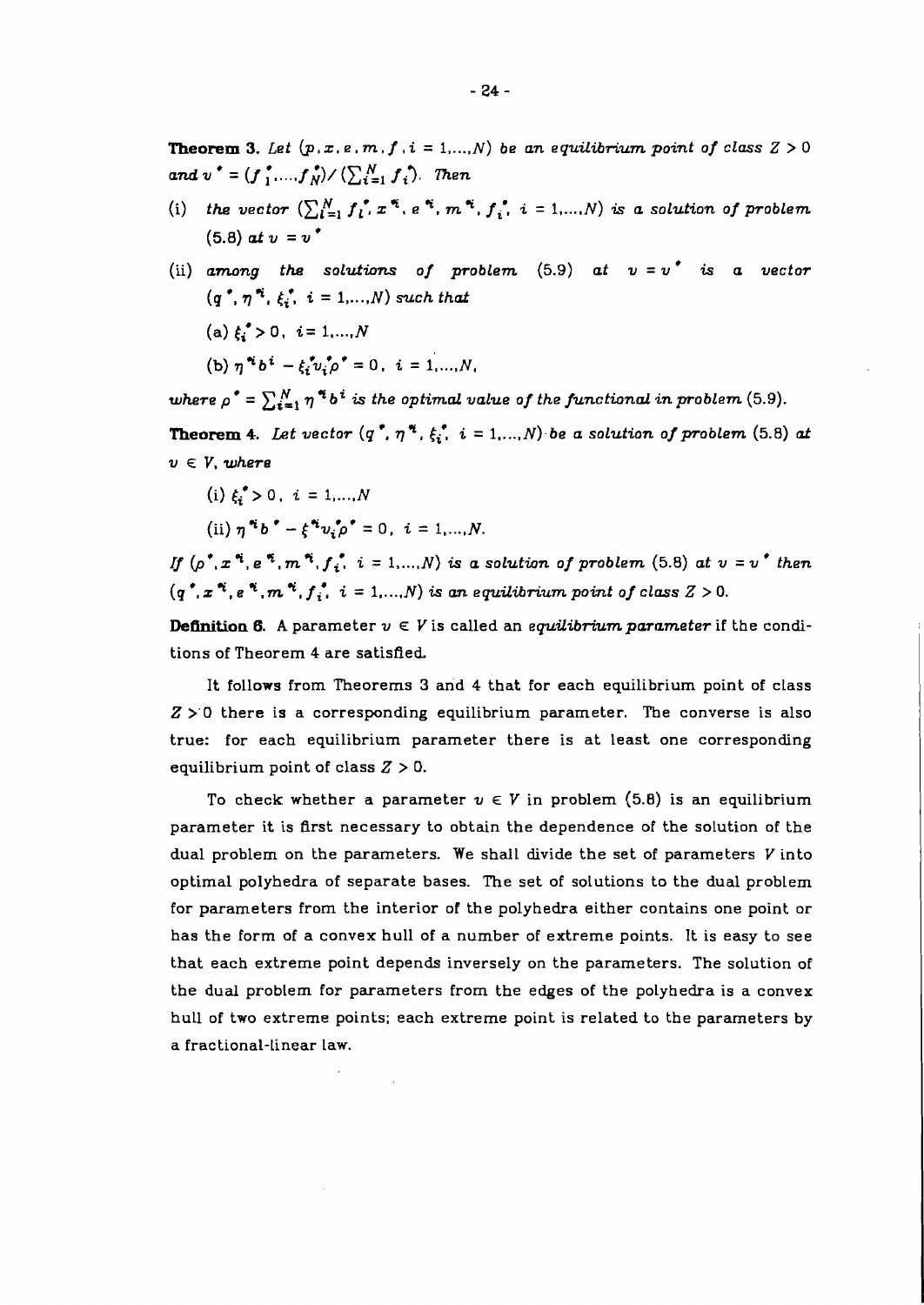# **5.2. The skeleton of the algorithm**

**Step 1.**  $v^* \in V$  is chosen, and an optimal basis of problem (5.8) is found at  $v = v^{\bullet}$ .

**Step 2.** The dependence of the basis variables on  $v$  is determined:

$$
x_{J_i}^J(v) = \left(\sum_{l=1}^N t_{il}^J v_l\right) / \left(\sum_{l=1}^N d_l^J v_l\right)
$$

**The** same is done for the dual variables:

$$
y_i(v) = p^J / \left[ \sum_{l=1}^N d_l^{J} v_l \right]
$$

**Step 3. A** polyhedron **Ty** is constructed in the V-optimal space of basis J. **The**  essential conditions of set  $T_{\bm{y}} = \{x_{J_{\bm{i}}}^{J}(v) \ge 0\}$  are determined, i.e., those conditions whose violation changes the set.

**Step** 4. The system of neighboring pseudobases is constructed as in the resource allocation algorithm (see Section 2). (We consider the essential conditions and the set in space V where these bases are optimal.)

**Step 5.** Repeat Steps 2-4 until the set of parameters V is completely covered by sets  $T_{\boldsymbol{u}}$ .

**Step 6.** The equilibrium parameters  $v$  in space  $T_u \cap V$  should be checked using conditions (i) and (ii) from Theorem 2.

To implement an algorithm based on this skeleton we have to find a solution of a system of algebraic equations, the order of which depends on the structure of set  $T_u$ . Various methods of solving such a system for sets  $T_u$  of dimension  $(k - 1)$ .  $(k - 2)$ . 0 have been suggested: however, there are as yet no methods available for other cases.

Experiments with the 4 **x** 6 world economic model have led to some interesting conclusions about the equilibrium price structure **[12,13].**